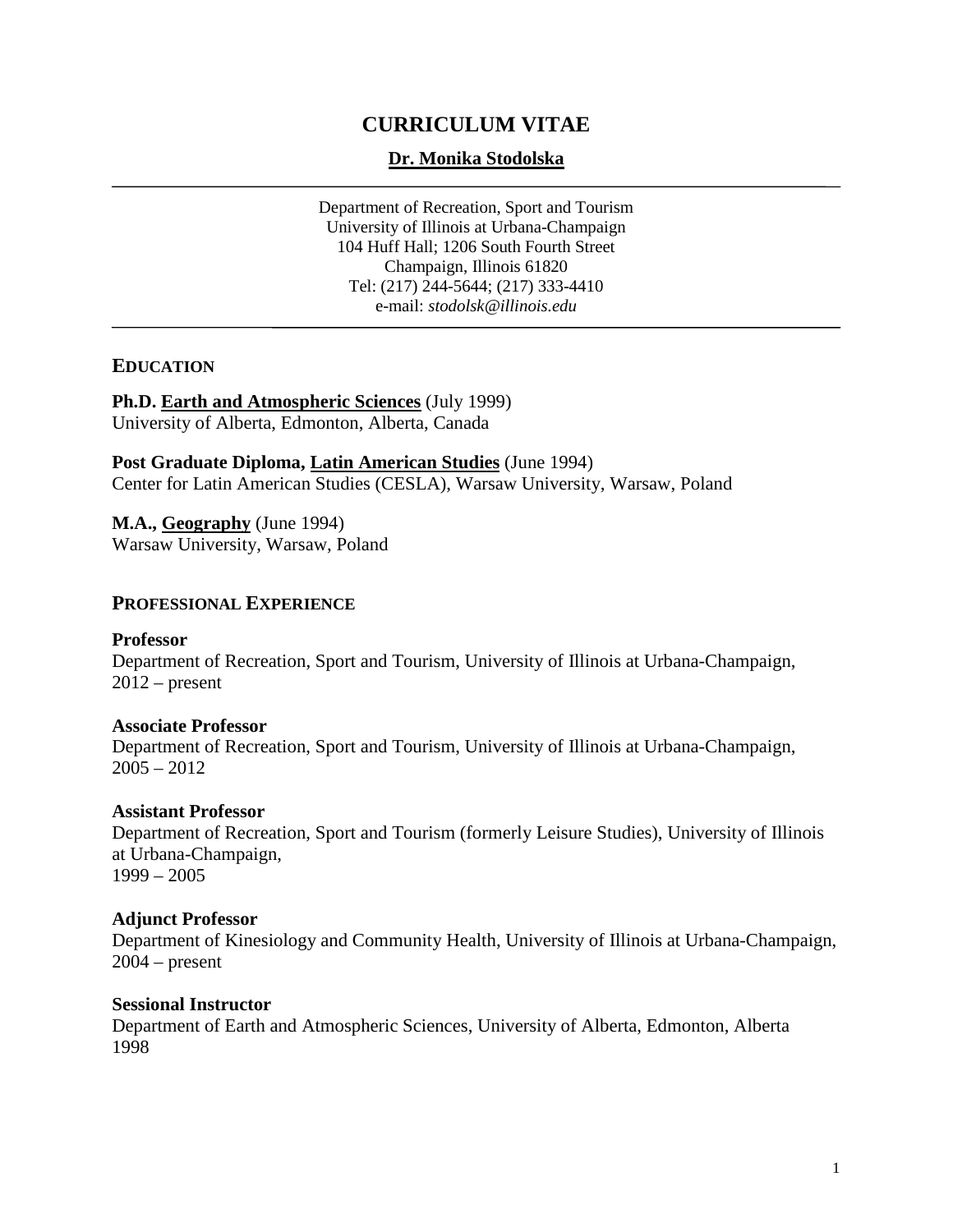# **Graduate Teaching Assistant**

Department of Earth and Atmospheric Sciences (formerly Geography) University of Alberta, Edmonton, Alberta; 1994 – 1999

## **Other Positions Held**

|           | <b>Academy of Leisure Sciences - Fellow</b>                                                                                                                                                                                                                                                                                                                                                                                                                                                                                                                                                                                            | $2013$ – present                                      |
|-----------|----------------------------------------------------------------------------------------------------------------------------------------------------------------------------------------------------------------------------------------------------------------------------------------------------------------------------------------------------------------------------------------------------------------------------------------------------------------------------------------------------------------------------------------------------------------------------------------------------------------------------------------|-------------------------------------------------------|
| $\bullet$ | <b>Diversity Research Laboratory - Director and Founder,</b><br>Department of RST, UIUC                                                                                                                                                                                                                                                                                                                                                                                                                                                                                                                                                | $2001$ – present                                      |
| $\bullet$ | <b>Director of Graduate Studies - Department of RST, UIUC</b>                                                                                                                                                                                                                                                                                                                                                                                                                                                                                                                                                                          | $2008 - 2011$                                         |
| $\bullet$ | <b>Faculty Associate - Center for Latin American and</b><br>Caribbean Studies, University of Illinois at Urbana Champaign                                                                                                                                                                                                                                                                                                                                                                                                                                                                                                              | $2001$ – present                                      |
| $\bullet$ | <b>Faculty Affiliate</b> – Center for Global Studies,<br>University of Illinois at Urbana Champaign                                                                                                                                                                                                                                                                                                                                                                                                                                                                                                                                    | $2001$ – present                                      |
| $\bullet$ | <b>Member of the Board of Directors - Ethnic Geography Specialty</b><br>Group of the Association of American Geographers                                                                                                                                                                                                                                                                                                                                                                                                                                                                                                               | $2004 - 2007$                                         |
| $\bullet$ | <b>Academic Adviser - ALAS - Association of Latin American</b><br>Students (UIUC)                                                                                                                                                                                                                                                                                                                                                                                                                                                                                                                                                      | $2008 - 2011$                                         |
| $\bullet$ | <b>Associate Editor</b><br>Journal of Leisure Research<br>Leisure/Loisir – Journal of the Canadian Association for Leisure Studies<br>Journal of Immigrant and Refugee Studies<br>(member of the Editorial Board)                                                                                                                                                                                                                                                                                                                                                                                                                      | $2001$ – present<br>$2003$ – present<br>$2011 - 2013$ |
| $\bullet$ | <b>Reviewer</b><br>Journal of Leisure Research<br>Leisure Sciences<br>Journal of Park and Recreation Administration<br>Leisure/Loisir – Journal of the Canadian Association for Leisure Studies<br>Loisir et Société<br>World Leisure Journal<br><b>Events Management</b><br>Journal of Sport Management<br>Sociology of Sport Journal<br><b>Sport Management Review</b><br>Journal of Physical Activity and Health<br>Cultural Diversity and Ethnic Minority Psychology<br>Qualitative Research in Sport and Exercise<br><b>Adapted Physical Activity Quarterly</b><br>Tourism Management<br>Journal of Immigrant and Refugee Studies | $1998 - present$                                      |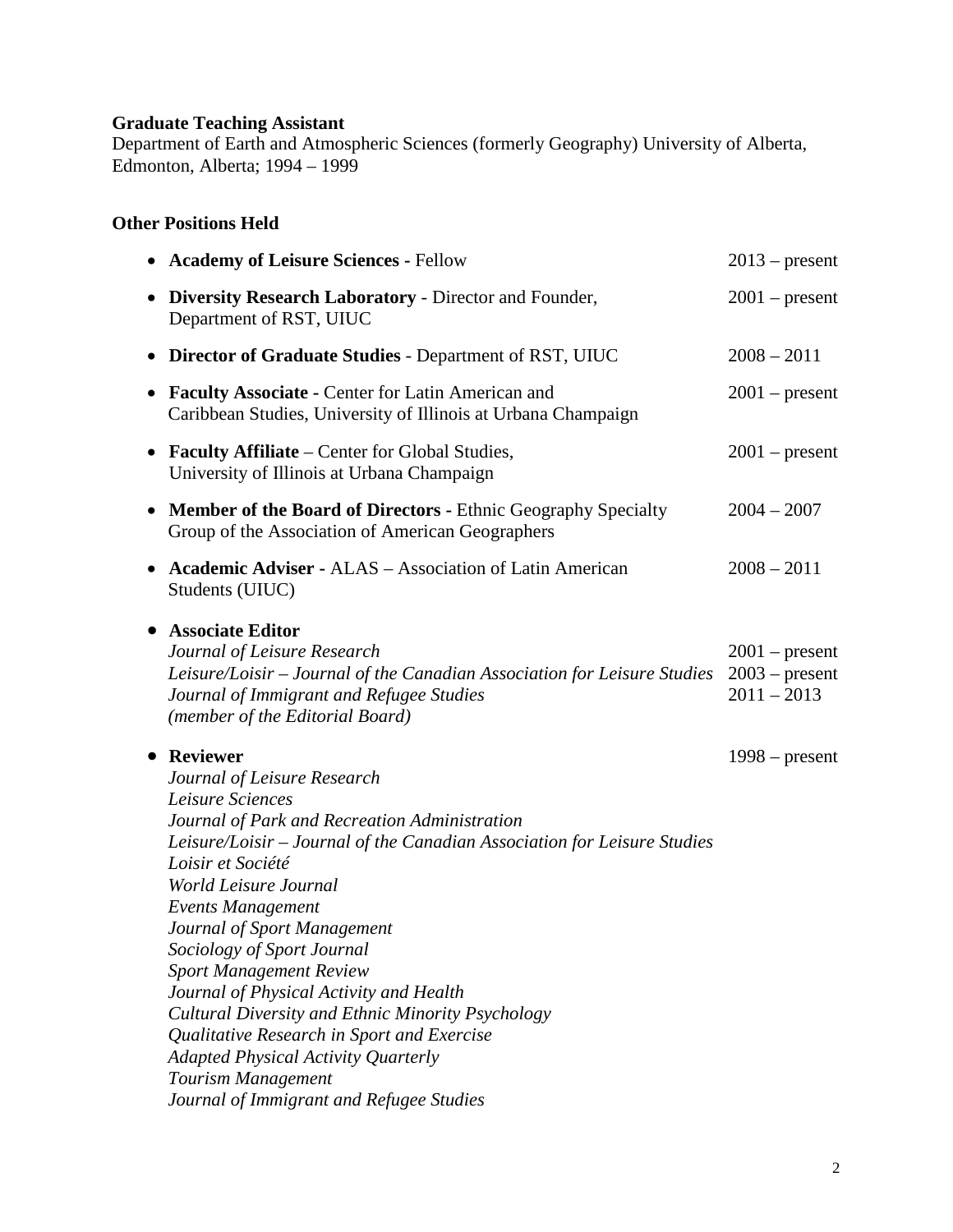*Landscape and Urban Planning Landscape Research Journal of Urban Affairs American Journal of Preventive Medicine Annals of Behavioral Medicine Qualitative Sociology*

## **LANGUAGES**

Fluent Polish and Russian. Working knowledge of written Spanish.

## **MEMBERSHIP IN PROFESSIONAL SOCIETIES**

National Recreation and Park Association Association of American Geographers Canadian Association for Leisure Studies World Leisure Organization

## **JOURNAL ARTICLES – published or in press**

- Stodolska, M., Walker, G. J., Wei, X., Dong, E., & Li, M. Z. (accepted). Identifying critical leisure issues in China: A mixed methods study. *Journal of Zhejiang University (Humanities and Social Sciences).*
- Kim, J., & Stodolska, M. (accepted). Information search behavior among young diaspora travelers. *Tourism and Hospitality Research.*
- Stodolska, M., & Tainsky, S. (in press). Soccer spectatorship and identity discourses among Latino immigrants. *Leisure Sciences.*
- Wei, X., & Stodolska, M. (in press). Leisure in urban China: General patterns based on a nationwide survey. *Journal of Leisure Research.*
- Stodolska, M., Sharaievska, I., Tainsky, S., & Ryan, A. (in press). Minority youth's participation in an organized sport program: Needs, motivations and facilitators. *Journal of Leisure Research.*
- Shinew, K.J., Stodolska, M., Roman, C.G., & Yahner, J. (2013). Crime, physical activity and outdoor recreation among Latino adolescents in Chicago. *Preventive Medicine, 57,* 541- 544.
- Kim, J., & Stodolska, M. (2013). Impacts of diaspora travel on ethnic identity development among 1.5 generation Korean American college students. *Journal of Tourism and Cultural Change, 11,* 187-207.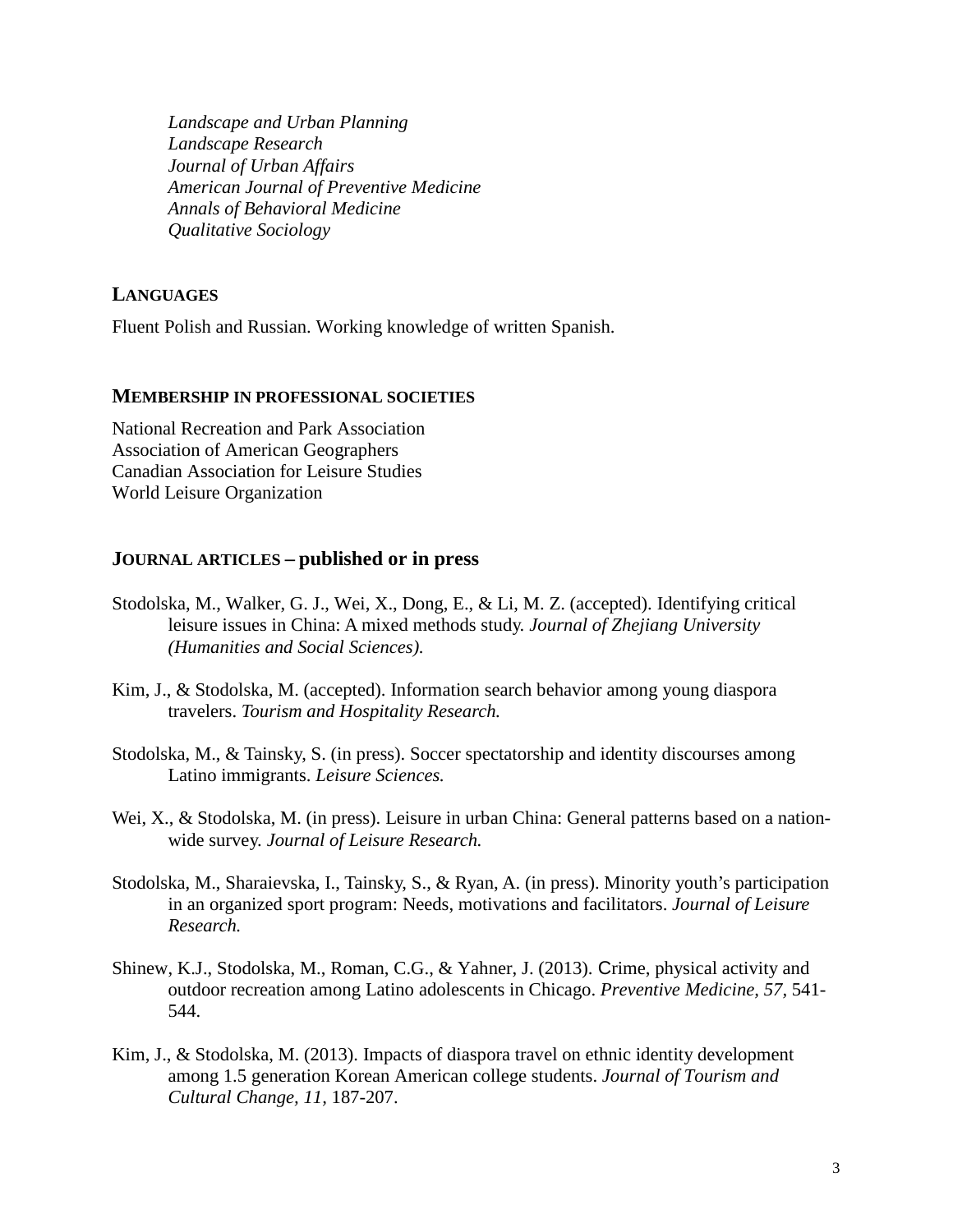- Sharaievska, I., Kim, J., & Stodolska, M. (2013). Leisure and marital satisfaction in intercultural marriages. *Journal of Leisure Research, 46,* 445-465.
- Stodolska, M., Shinew, K.J., Acevedo, J.C., & Roman, C.G. (2013). "I was born in the hood": Fear of crime, outdoor recreation and physical activity among Mexican American urban adolescents. *Leisure Sciences, 35,* 1-15.
- Bocarro, J., & Stodolska, M. (2013). Researcher and advocate: Using research to promote social justice change. *Journal of Leisure Research, 46, 2-6.*
- Roman, C.G., Stodolska, M. Yahner, J., & Shinew, K.J. (2013). Pathways to physical activity and delinquency among disadvantaged Latino girls and boys. *Annals of Behavioral Medicine, 45,* S151-S161.
- Davitt, B., Shinew, K.J., & Stodolska, M. (2011). Leisure time physical activity participation among Latino visitors to outdoor recreation areas. *Leisure/Loisir, 35,* 325-338.
- Acevedo, J.C., & Stodolska, M. (2011). The effects of crime on the physical activity and outdoor recreation among Mexican-American adolescents. *Illinois Parks and Recreation Magazine, 42,* 16-19.
- Stodolska, M., Shinew, K. J., Acevedo, J.C., & Izenstark, D. (2011). Perceptions of urban parks as havens and contested terrains by Mexican-Americans in Chicago neighborhoods. *Leisure Sciences, 33,* 103-126.
- Sharaievska, I., Stodolska, M., Shinew, K.J., & Kim, J. (2010). Discrimination in leisure settings in Latino urban communities. *Leisure/Loisir, 34,* 295-326*.*
- Stodolska, M., & Shinew, K.J. (2010). Environmental constraints on leisure time physical activity among Latino urban residents. *Qualitative Research in Sport and Exercise, 2,*  313-335.
- Tainsky, S., & Stodolska, M. (2010). Population migration and team loyalty in professional sports. *Social Science Quarterly,* 91, 799-813.
- Stodolska, M., Shinew, K. J., & Li., M. Z. (2010). Recreation participation patterns and physical activity among Latino visitors to three urban outdoor recreation environments. *Journal of Park and Recreation Administration,* 28, 36-56.
- Stodolska, M., & Shinew, K.J. (2009). *La calidad de vida dentro de La Villita:* An investigation of factors affecting quality of life of Latino residents of an urban immigrant residential enclave. *Journal of Immigrant and Refugee Studies, 7,* 267-289.

Stodolska, M., Acevedo, J.C., & Shinew, K. J. (2009). Gangs of Chicago: Perceptions of crime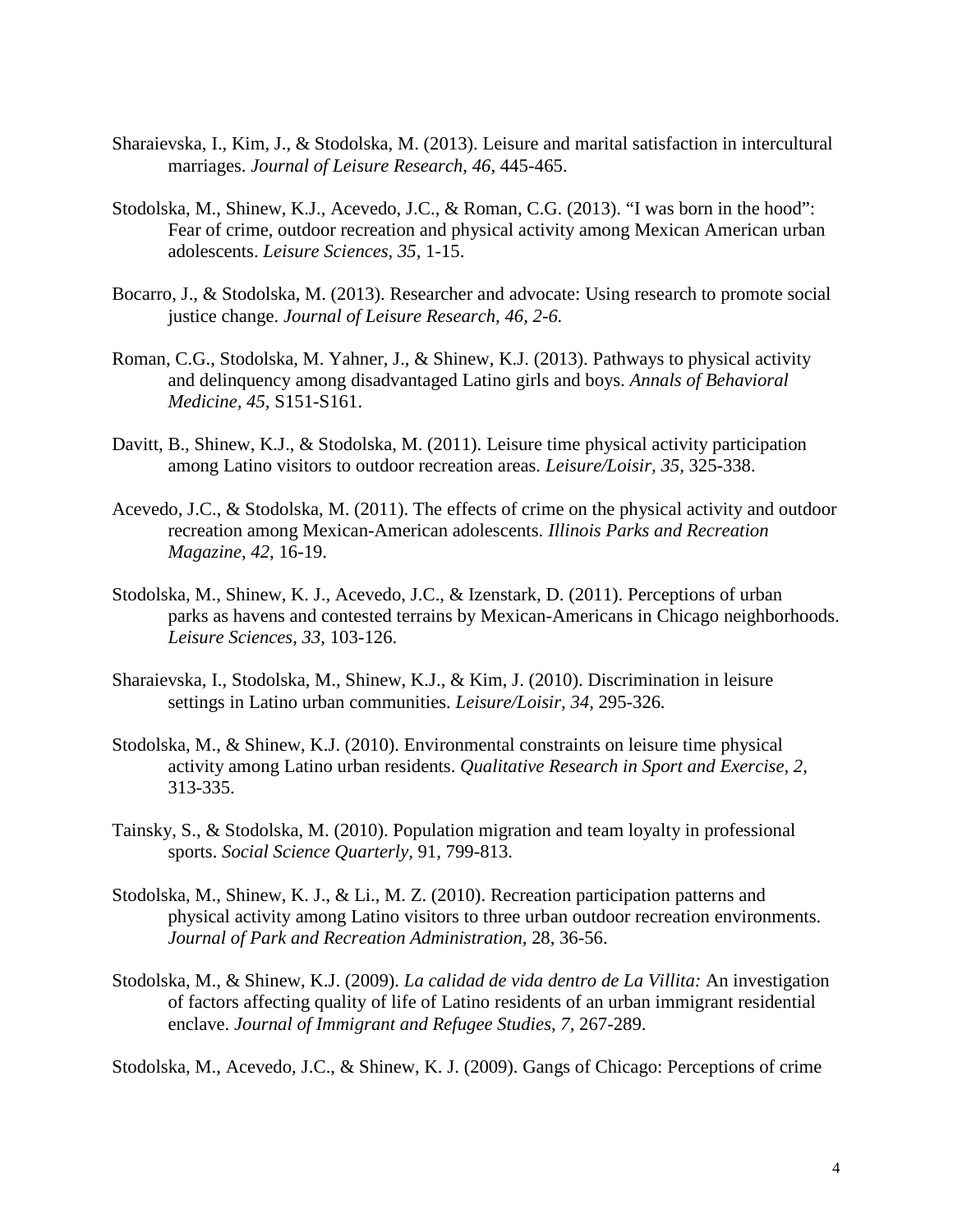and its effect on the recreation behavior of Latino residents in urban communities. *Leisure Sciences, 31,* 466-482.

- Skowron, M., Stodolska, M., & Shinew, K. J. (2008). Determinants of physical activity participation among Latina females. *Leisure Sciences, 30*, 429-447.
- Stodolska, M. (2008). Adaptation challenges among adolescent immigrants from Korea, Mexico, and Poland. *Journal of Immigrant and Refugee Studies, 6,* 197-229.
- Stodolska, M. (2008). Adaptation processes among young immigrants: An integrative review. *Journal of Immigrant and Refugee Studies, 6,* 34-59.
- Cronan, M. K., Shinew, K. J., & Stodolska, M. (2008). Trail use among Latinos: Recognizing diverse uses among a specific population. *Journal of Park and Recreation Administration, 26,* 62-86.
- Crawford, J. L., & Stodolska, M. (2008). Constraints experienced by elite athletes with disabilities in Kenya, with implications for the development of a new hierarchical model of constraints at the societal level. *Journal of Leisure Research, 40,* 128-155.
- Stodolska, M., & Walker, G. J. (2007). Ethnicity and leisure: Historical development, current status, and future directions. *Leisure/Loisir, 31,* 3-26.
- Li, M. Z., & Stodolska, M. (2007). Working for a dream and living for the future: Leisure constraints and negotiation strategies among Chinese international graduate students. *Leisure/Loisir, 31, 1,* 105-132.
- Stodolska, M. (2007). Social networks, ethnic enclosure, and leisure behavior of immigrants from Korea, Mexico, and Poland. *Leisure/Loisir, 31,* 277-324.
- Stodolska, M., Marcinkowski, M., & Yi-Kook, J. (2007). The role of ethnic enclosure in leisure in the economic achievement of Korean immigrants. *Journal of Leisure Research, 39,* 1-27.
- Shinew, K., Stodolska, M., Floyd, M., Hibbler, D., Allison, M., Johnson, C., & Santos, C. (2006). Race and ethnicity in leisure research: Where have we been and where do we need to go? *Leisure Sciences, 28*, 403-408.
- Stodolska, M., & Santos, C. A. (2006). "You must think of *familia*": The everyday life of Mexican migrants in destination communities. *Social and Cultural Geography, 7,* 627- 647.
- Stodolska, M., & Livengood, J. S. (2006). The effects of religion on the leisure behavior of American Muslim immigrants. *Journal of Leisure Research, 38,* 293-320.

Stodolska, M., & Santos, C. A. (2006). Transnationalism and leisure: Mexican temporary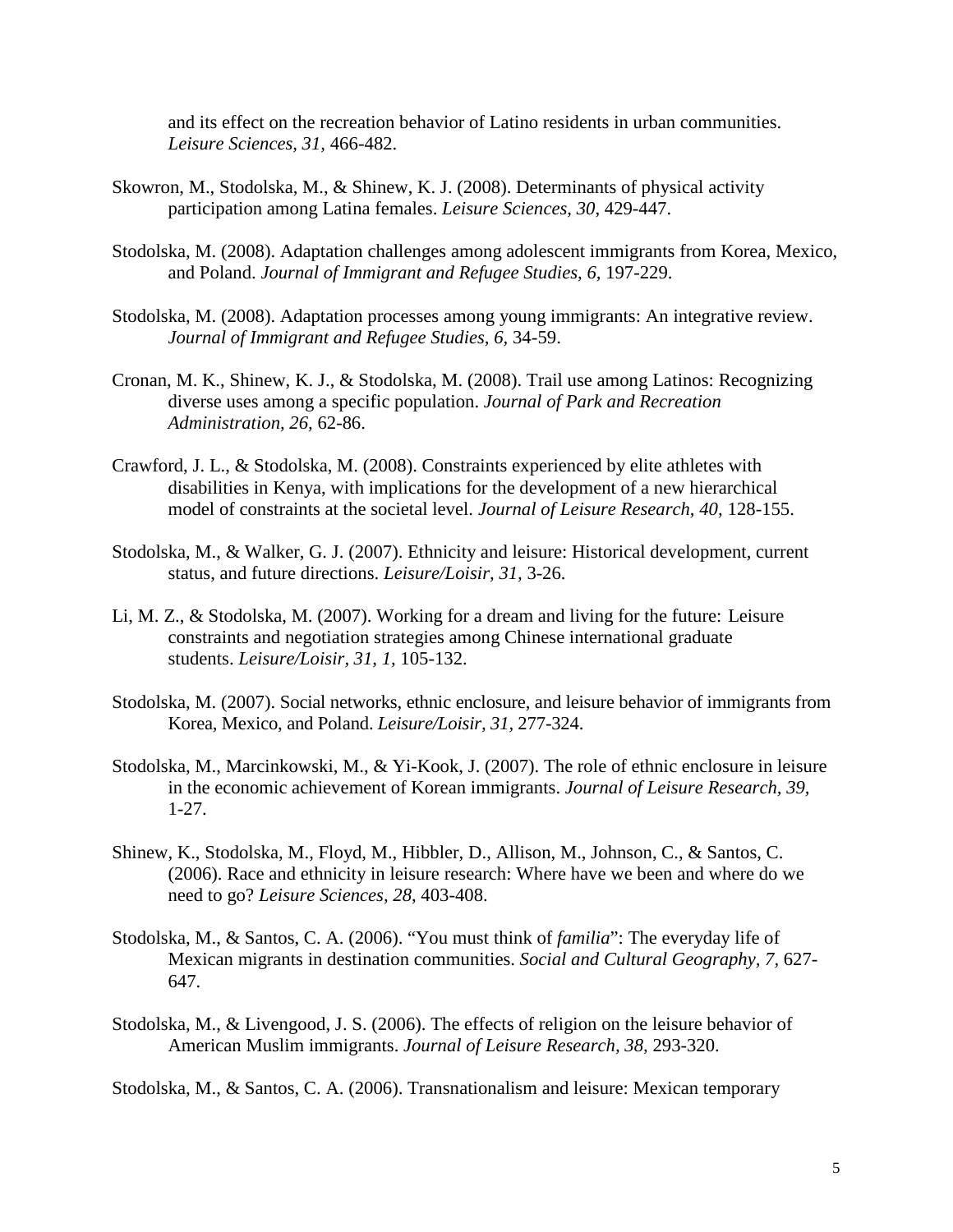migrants in the United States. *Journal of Leisure Research, 38,* 143-167.

- Li, M. Z., & Stodolska, M. (2006). Transnationalism, leisure, and Chinese graduate students in the United States. *Leisure Sciences, 28,* 39-55.
- Stodolska, M. (2005). A conditioned attitude model of individual discriminatory behavior a Rejoinder. *Leisure Sciences, 27,* 49-57.
- Stodolska, M. (2005). Implications for discrimination in leisure settings of the conditioned attitude model of individual-level discriminatory behavior. *Leisure Sciences*, 27, 59-74.
- Stodolska, M. (2005). A conditioned attitude model of individual-level discriminatory behavior. *Leisure Sciences, 27,* 1-20.
- Alexandris, K., & Stodolska, M. (2004). The influence of perceived constraints on the attitudes toward recreational sport participation. *Loisir et Société, 27,* 197-217.
- Stodolska, M., & Alexandris, K. (2004). The role of recreational sport in the adaptation of first generation immigrants in the United States *Journal of Leisure Research, 36,* 379-413.
- Livengood, J., & Stodolska, M. (2004). The effects of discrimination and constraints negotiation on leisure behavior of American Muslims in the post-September 11 America. *Journal of Leisure Research, 36, 2*, 183-208.
- Stodolska, M., & Yi, J. (2003). Impacts of immigration on ethnic identity and leisure behavior of adolescent immigrants from Korea, Mexico, and Poland. *Journal of Leisure Research, 35,* 49-79.
- Stodolska, M. (2002). Ceasing participation in leisure activities after immigration: Eastern Europeans and their leisure behavior. *Loisir et Société, 25, 79-117.*
- Stodolska, M (2000). Looking beyond the invisible: Can research on leisure of ethnic and racial minorities contribute to leisure theory? *Journal of Leisure Research*, *32*, 156-160.
- Stodolska, M (2000). Changes in leisure participation patterns after immigration. *Leisure Sciences, 22,* 39-63.
- Stodolska, M. (1998). Leisure and ethnicity. *Canadian Leisure Issues, 3*, [Online] Available:<http://www.eas.ualberta.ca/elj/cals/article3.htm>
- Stodolska, M. (1998). Assimilation and leisure constraints: Dynamics of constraints on leisure in immigrant populations. *Journal of Leisure Research*, 30, 521-551.
- Stodolska, M., & Jackson, E. L. (1998). Discrimination in leisure and work experienced by a white ethnic minority group. *Journal of Leisure Research*, 30, 23-46.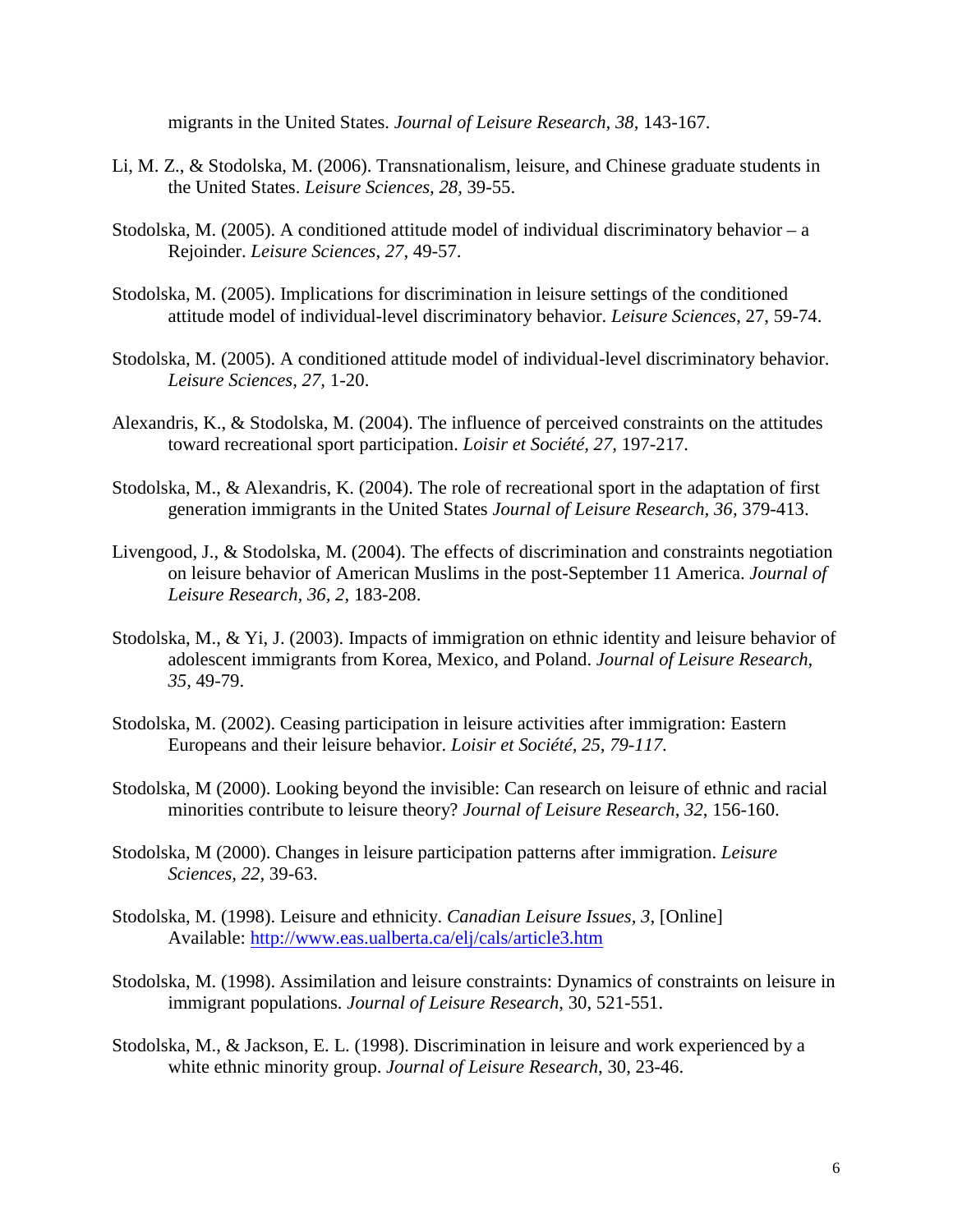- Stodolska, M. (1997). Religie i wierzenia Indian Andow Peruwianskich od czasow dzisiejszych do dnia dzisiejszego, [Evolution of the Religious Beliefs of the Peruvian Indians from the Inca Times Till Present]. *Africa, Asia, Latin America,* 74, 83-93.
- Stodolska, M. (1995). Recursos turisticos del Peru y su aprovechamiento, [Tourist Resources of Peru and Their Utilization]. *Actas Latinoamericanas de Varsovia,* 17, 319-322.
- Stodolska, M. (1995). Walory turystyczne Peru. *Geography in School,* 3, 178-181.
- Stodolska, M. (1994). Peru: Geneza i skutki terroryzmu Swietlistego Szlaku, [Peru: The Genesis and the Implications of the Shining Path Guerrilla Movement]. *Latin America,* 1, 7-8.

#### **JOURNAL ARTICLES – under review**

- Peters, K., Stodolska, M., & Horolets, A. (under review). The role of natural environments in developing a sense of belonging: A comparative study of immigrants in the U.S., Poland, the Netherlands and Germany. *Urban Affairs Review.*
- Kim, J., & Stodolska, M. (under review). Travel motivations among 1.5 generation Korean-American diaspora travelers. *Tourism, Culture, and Communication.*
- Fernandez, M., Shinew, K.J., & Stodolska, M. (revise and resubmit). The effects of acculturation and access on recreation participation and environmental attitudes and behaviors among Latinos. *Leisure Sciences.*

## **BOOKS**

- Walker, G., Scott, D., & Stodolska, M. (under contract, 2015). *Leisure matters: The state and future of leisure studies.* Venture Publishing, Inc.
- Stodolska, M., Shinew, K. J., Floyd, M. F., & Walker, G. (2013). *Race, ethnicity, and leisure*. Champaign, IL: Human Kinetics.

## **BOOK CHAPTERS**

- Stodolska, M., & Floyd, M. F. (under contract, 2015). Race, ethnicity, immigration and leisure. In: Gordon J. Walker, David Scott, and Monika Stodolska (Eds.). *Leisure matters: The state and future of leisure studies.* Venture Publishing, Inc.
- Walker, G., Scott, D., & Stodolska, M. (under contract, 2015). Introduction. In: Gordon J. Walker, David Scott, and Monika Stodolska (Eds.). *Leisure matters: The state and future of leisure studies.* Venture Publishing, Inc.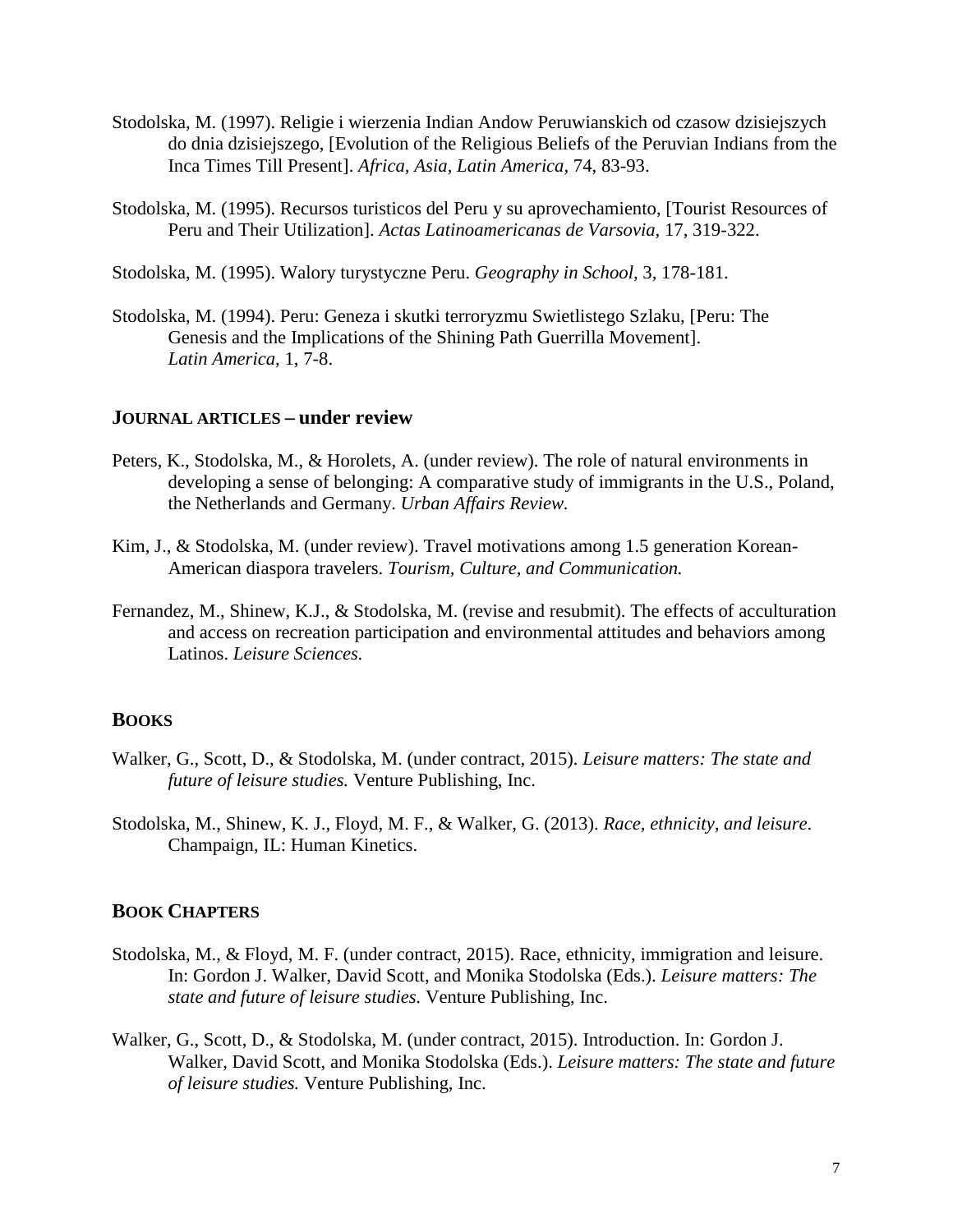- Stodolska, M., Shinew, K.J., Floyd, M.F., & Walker, G. (2013). *Introduction: Treatment of race and ethnicity in leisure research.* In: M. Stodolska, K.J. Shinew, M. Floyd, G. Walker. Race, ethnicity, and leisure. Champaign, IL: Human Kinetics.
- Stodolska, M., & Shinew, K.J. (2013). *Leisure among Latino-Americans.* In: M. Stodolska, K.J. Shinew, M. Floyd, G. Walker. Race, ethnicity, and leisure. Champaign, IL: Human Kinetics.
- Heintzman, P., & Stodolska, M. (2013). *Leisure among religious minorities.* In: M. Stodolska, K.J. Shinew, M. Floyd, G. Walker. Race, ethnicity, and leisure. Champaign, IL: Human Kinetics.
- Sharaievska, I., Stodolska, M., & Floyd, M.F. (2013). *Discrimination in leisure contexts.* In: M. Stodolska, K.J. Shinew, M. Floyd, G. Walker. Race, ethnicity, and leisure. Champaign, IL: Human Kinetics.
- Floyd, M.F., & Stodolska, M. (2013). *Theoretical frameworks*. In: M. Stodolska, K.J. Shinew, M. Floyd, G. Walker. Race, ethnicity, and leisure. Champaign, IL: Human Kinetics.
- Floyd, M.F., Walker, G., Stodolska, M., & Shinew, K.J. (2013). *Conclusion: Emerging issues*. In: M. Stodolska, K.J. Shinew, M. Floyd, G. Walker. Race, ethnicity, and leisure. Champaign, IL: Human Kinetics.
- Shinew, K.J., & Stodolska, M. (2013). Latina women's family roles: What impact do they have on their physical activity participation? In: V. Freisinger, K. Henderson, S. Shaw, and D. Bialeschki. (Eds.). *Leisure, women, and gender.* (3rd edition). Venture Publishing, Inc.
- Stodolska, M. (2010). Korean Americans' leisure and leisure constraints. In: E. Dong and J. Yi-Kook (Eds.). *Korean leisure: From tradition to modernity.* Bangalore, India: Rawat Publishing.
- Stodolska, M. (2010). Providing leisure services for diverse populations. In: *Inclusive recreation: Access and accommodation for diverse populations.* Champaign, IL: Human Kinetics, pp. 93-117.
- Stodolska, M., & Yi-Kook, J. (2005). Ethnicity, immigration and constraints. In: Edgar L. Jackson (Ed.) *Constraints to leisure.* State College, PA: Venture Publishing.

## **PROFESSIONAL REPORTS**

Acevedo, J.C., Stodolska, M., & Shinew, K.J., Roman, C., & Yahner, J. (2011). *Crime, Physical Activity and Outdoor Recreation among Latino Adolescents.* Report prepared for the Robert Wood Johnson Foundation, Salud America! program.

Sharaievska, I., Stodolska, M., Shinew, K.J., & Acevedo, J.C. (2010). *Recreational experiences*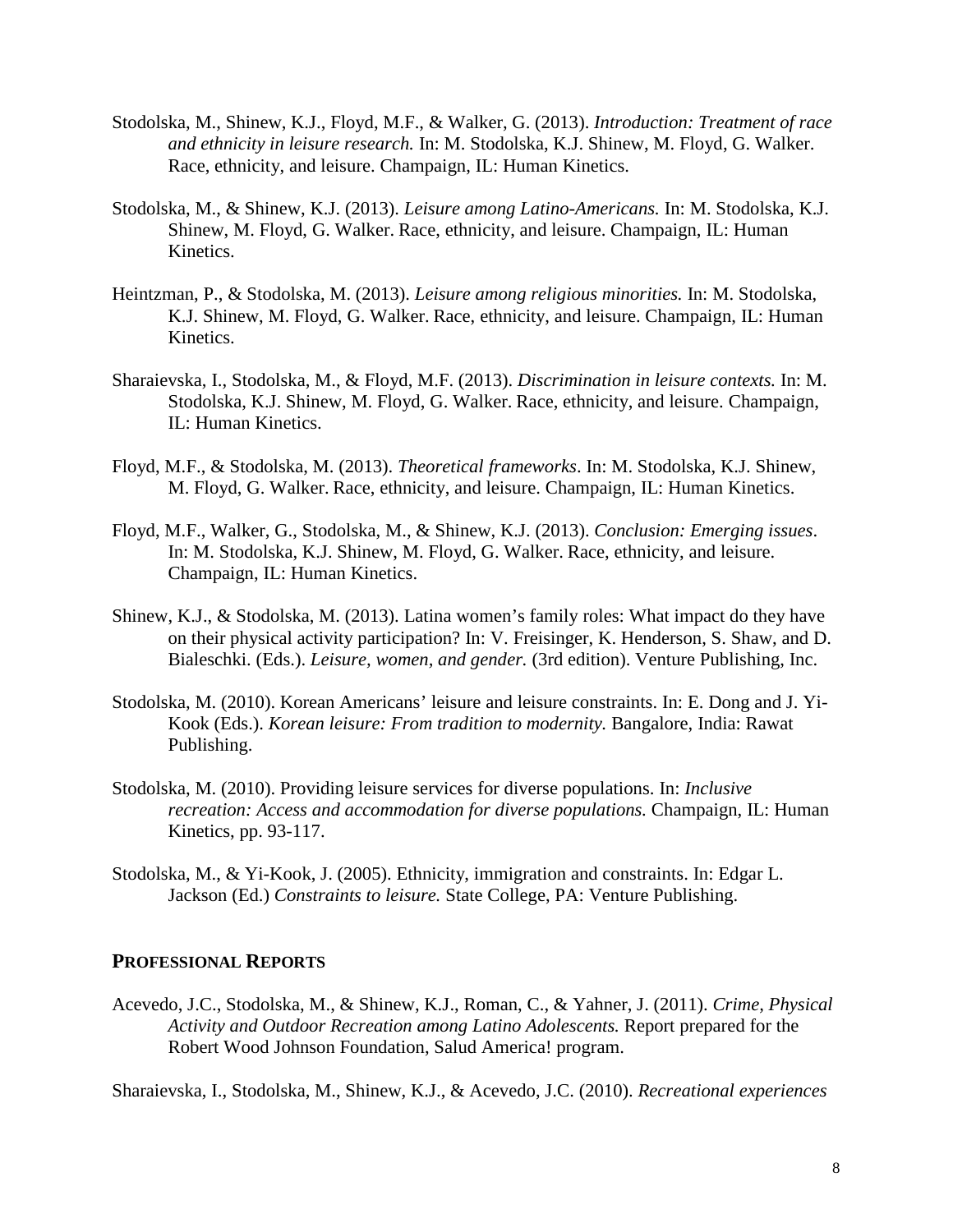*of Latinos in urban natural environments: Preferences, benefits, and constraints.* Report prepared for the United States Department of Agriculture Forest Service; Northern Research Station Unit 4902.

- Anderson, T. K., Stodolska, M., Shinew, K. J., & Gobster, P. (2006). *Environmental preferences and the use of natural areas for physical activity among Hispanic residents.* Prepared for the United States Department of Agriculture – Forest Service; Northern Research Station – Unit 4902.
- Shinew, K. J., & Stodolska, M. (2006). *The effect of sport facilities and trail systems on the use of green spaces for physical activity among Latino(a) Americans.* Report prepared for the Robert Wood Johnson Foundation, Active Living Research program.
- Shinew, K. J., Stodolska, M., Cronan, M. K., & Santos, C. A. (2006). *Increasing intercultural understanding between park managers and African American and Latino users of urban parks.* Part 2. Staff survey. Prepared for: National Recreation and Park Association and Kraft Foundation.
- Li, M. Z., Stodolska, M., Shinew, K. J., Santos, C. A., Acevedo, J. C., Skowron, M., Nedović-Budić, Z., & Zhu, W. (2005). *The effect of sport facilities and trail systems on the use of green spaces for physical activity among Latino(a) Americans.* Prepared for: The Robert Wood Johnson Foundation (Active Living Research Program), Fox Valley Park District, and City of Elgin Parks & Recreation Department, IL.
- Li, M. Z., Stodolska, M., Shinew, K. J., & Santos, C. A. (2005). *Increasing intercultural understanding between park managers and African American and Latino users of urban parks.* Part 1. Users survey. Prepared for: National Recreation and Park Association and Kraft Foundation.
- Stodolska, M. (2004). United States as your new home: A survey of Polish immigrants in Chicago. *A report from the research project prepared for Polish ethnic agencies in Chicago.*
- Stodolska, M. (2004). A report from the study "United States as your new home: A survey of Korean immigrants in Chicago*.*" *A report prepared for Korean ethnic agencies in Chicago.*

## **CONFERENCE PRESENTATIONS**

- Bekteshi, V., Stodolska, M., & Kang, S. (under review for January 2015). The influence of economic and social enclosure on perception of discrimination among Polish and Korean immigrants. *Abstract under review for the Society of Social Work and Research Annual Conference, New Orleans, LA.*
- Horolets, A., Peters, K., & Stodolska, M. (under review for November, 2014). Migrants' use of natural environments as an element of migration regimes: A comparative perspective.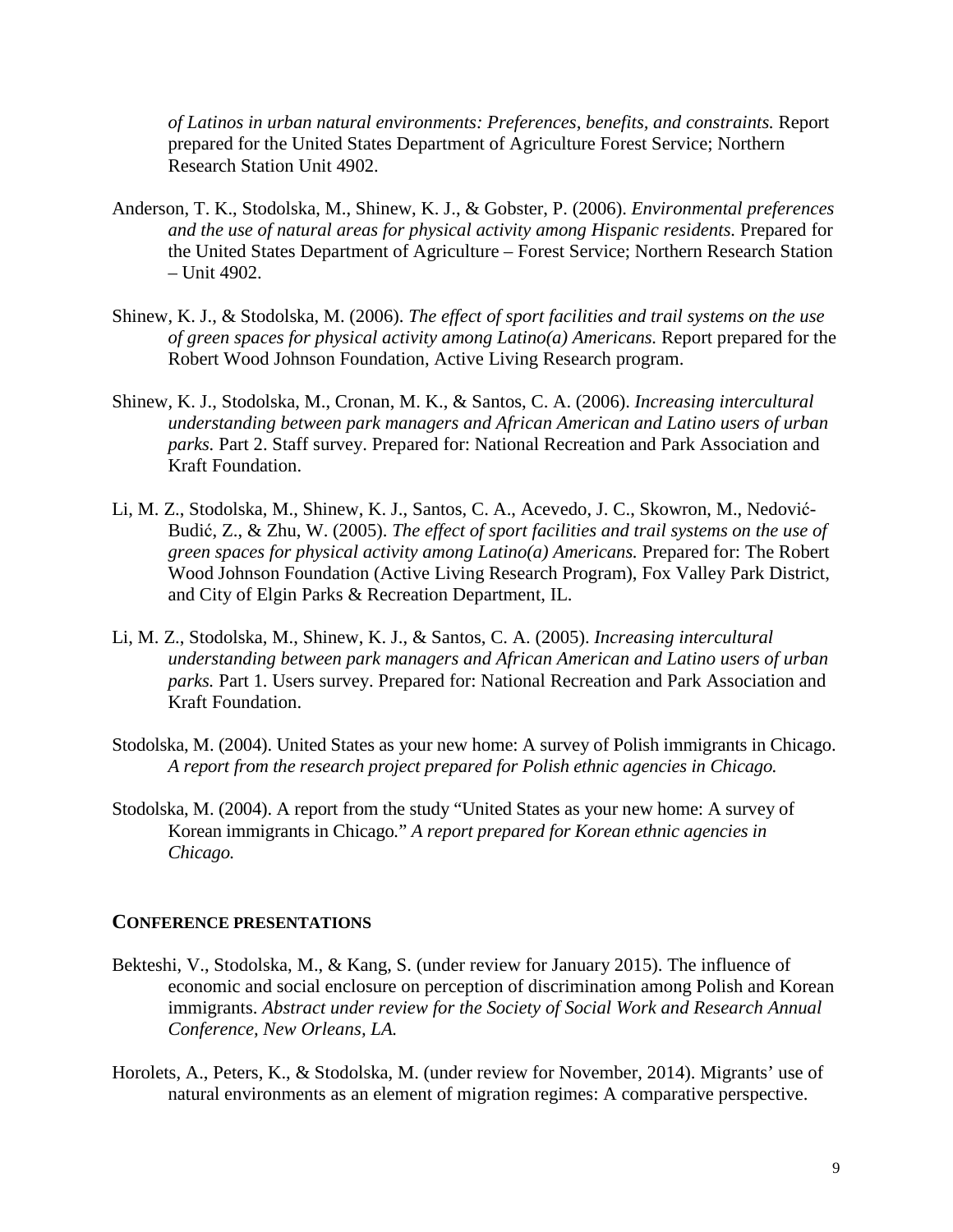*Abstract under review for Contested Migration Regimes: European Perspective and Beyond; Conference of the European Sociological Association "Sociology of Migration" Research Network, Frankfurt, Germany.*

- Wei, X., Stodolska, M., & Yu, Y. (to be presented in October, 2014). The effects of leisure on happiness among Chinese residents. *Poster to be presented at the NRPA Leisure Research Symposium in Charlotte, NC.*
- Stodolska, M., Walker, G., Wei, X., Dong, E., & Li, M. Z. (to be presented in October, 2014). Identifying critical leisure issues in China: A Delphi method study. *Abstract to be presented at the NRPA Leisure Research Symposium in Charlotte, NC.*
- Stodolska, M., Peters, K., & Horolets, A. (to be presented in October 2014). The use of natural environments for recreation among immigrants. *Abstract to be presented at the NRPA Leisure Research Symposium in Charlotte, NC.*
- Peters, K., Horolets, A., & Stodolska, M. (to be presented in May 2014). The roles of natural environments in developing feelings of belonging in the Netherlands, Germany and Poland. *Abstract to be presented at Making the Most of Migration: The Economic and Social Integration of Immigrants in European Societies; Centre for Citizenship and Democracy, KU Leuven, Brussels, Belgium.*
- Peters, K., Stodolska, M., & Horolets, A. (2013, October). The role of natural environments in developing a sense of belonging: A comparative study on immigrants in the U.S., Poland, and the Netherlands. *Paper presented at the Multicultural Landscapes. Architektur Stadtplanung Landschaftsplanung; Hochschule Weihenstephan, Triesdorf; Kassel, Germany.*
- Fernandez, M., Stodolska, M., & Shinew, K.J. (2013, October). Latinos' environmental attitudes and recreation participation in urban natural environments. *Paper presented at NRPA Leisure Research Symposium, Houston, TX.*
- Wei, X., & Stodolska, M. (2013, October). Leisure in urban China: Countrywide trends. *NRPA Paper presented at Leisure Research Symposium, Houston, TX.*
- Stodolska, M., Peters, K., Horolets, A., & Fernandez, M. (2013, October). Natural environments and interracial/interethnic interactions among immigrants: A cross-country study. *Paper presented at NRPA Leisure Research Symposium, Houston, TX.*
- Stodolska, M. (2012, October). The migrant city: Toward a new transcultural model of quality of life. *Paper presented at the World Leisure Conference, Rimini, Italy.*
- Burset, S., & Stodolska, M. (2012, October). Constraints on leisure and travel among undocumented Latino immigrants. *Paper presented at the NRPA Leisure Research Symposium, Anaheim, CA.*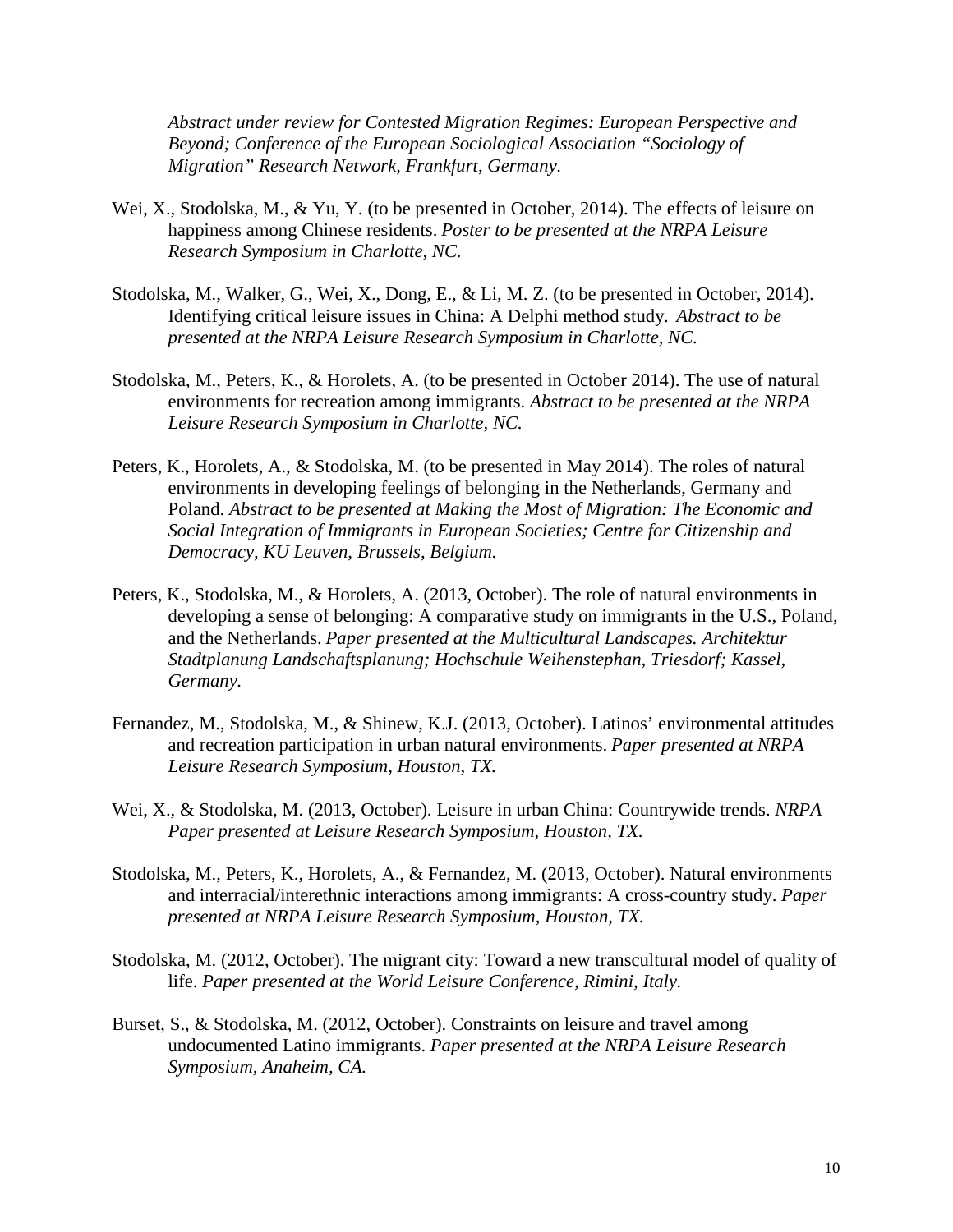- Roman, C., Stodolska, M., Yahner, J., Shinew, K.J., & Acevedo, J.C. (2012, October). Crime, physical activity, and outdoor recreation among Latino adolescents. *Paper presented at the NRPA Leisure Research Symposium, Anaheim, CA.*
- Stodolska, M., Roman, C., Shinew, K. J., Yahner, J., Acevedo, J.C. (2012, March). The effects of crime and victimization on physical activity and outdoor recreation among disadvantaged Latino youth. *Poster presented at the Active Living Research Conference, San Diego, CA.*
- Burset, S., & Stodolska, M. (2012, February). Constraints on leisure and travel among undocumented Latino immigrants. *Paper presented at the Association of American Geographers Conference in New York, NY.*
- Sharaievska, I., Stodolska, M., Tainsky, S., & Ryan, A. (2011, November). Increasing physical activity among minority youth through organized sports programs. *Paper presented at the NRPA Leisure Research Symposium, Atlanta, GA.*
- Kim, J., Sharaievska, I., & Stodolska, M. (2011, November). Leisure and international marriages. *Paper presented at the NRPA Leisure Research Symposium, Atlanta, GA.*
- Acevedo, J.C, Stodolska, M., Shinew, K. J., & Roman, C. (2011, November). Fear of crime and outdoor recreation among Latino urban youth. *Paper presented at the NRPA Leisure Research Symposium, Atlanta, GA.*
- Stodolska, M., Shinew, K.J., & Acevedo, J.C. (2011, April). Fear of crime and leisure experiences of adolescent Latino residents of urban communities. *Paper presented at the Association of American Geographers Conference in Seattle, WA.*
- Sharaievska, I., Stodolska, M., & Tainsky, S. (2011, April). Social capital and well-being outcomes of the Reviving Baseball in Inner-cities program for underprivileged minority youth. *Paper presented at the Association of American Geographers Conference in Seattle, WA.*
- Davitt, B., Shinew, K.J., & Stodolska, M. (2010, October). Perceptions of weight on adolescent girls' recreation participation. *Paper presented at the NRPA Leisure Research Symposium, Minneapolis, MN.*
- Stodolska, M., Tainsky, S., & Burset, S. (2010, October). Soccer spectatorship and transnational identity discourses among Latino immigrants. *Paper presented at the NRPA Leisure Research Symposium, Minneapolis, MN.*
- Sharaievska, I., Kim, J., & Stodolska, M. (2010, October). Leisure and marital satisfaction in intercultural marriages. *Paper presented at the NRPA Leisure Research Symposium, Minneapolis, MN.*

Stodolska, M., & Tainsky, S. (2010, September). Soccer spectatorship and national identity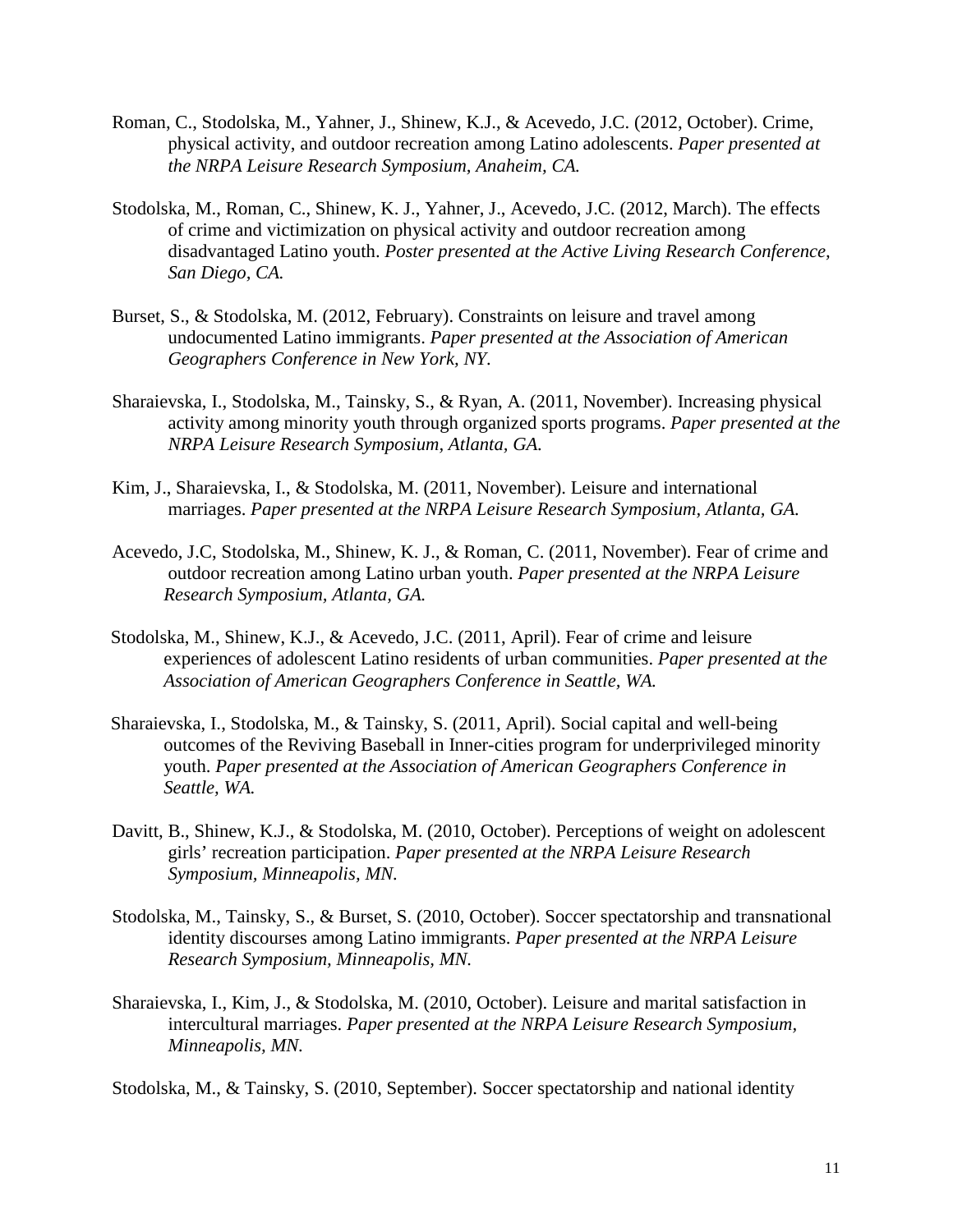among Latino immigrants in the U.S. *Paper presented at the World Leisure Conference, ChunCheon, Korea.*

- Kim, J., Sharaievska, I., & Stodolska, M. (2010, September). Leisure and international marriages among Korean-American couples. *Paper presented at the World Leisure Conference, ChunCheon, Korea.*
- Stodolska, M., & Shinew, K.J. (2010, April). Parks as havens and contested terrains: Benefits and pitfalls of green spaces in minority communities. *Paper presented at the Healthy Parks Healthy People Conference, Melbourne, Australia.*
- Sharaievska, I., Stodolska, M., Shinew, K.J., & Kim, J. (2009, October). Discrimination in leisure settings in Latino urban communities. *Paper presented at the NRPA Leisure Research Symposium, Salt Lake City, UT.*
- Davitt, B., Stodolska, M., & Shinew, K.J. (2009, October). Determinants of physical activity participation among Latino visitors to outdoor recreation areas. *Poster presented at the NRPA Leisure Research Symposium, Salt Lake City, UT.*
- Stodolska, M., & Shinew, K.J. (2009, October). Leisure, youth violence prevention, and gang intervention in Latino neighborhoods. *Paper presented at the NRPA Leisure Research Symposium, Salt Lake City, UT.*
- Stodolska, M., Acevedo, J.C., Shinew, K.J., & Izenstark, D. (2009, October). Positive and negative aspects of parks in Latino neighborhoods. *Paper presented at the NRPA Leisure Research Symposium, Salt Lake City, UT.*
- Acevedo, J.C., & Stodolska, M. (2009, October). Empowerment, resistance and leisure among Latino student organizations. *Paper presented at the NRPA Leisure Research Symposium, Salt Lake City, UT.*
- Kim, J., Sharaievska, I., Stodolska, M., & Shinew, K.J. (2009, April). Interethnic/interracial attitudes among Latino residents of urban communities. *Paper presented at the Association of American Geographers Conference in Las Vegas, NV.*
- Stodolska, M., Acevedo, J. C., & Shinew, K. J. (2008, October,). Fear of gang crime and recreation in Latino urban communities. *Paper presented at the NRPA Leisure Research Symposium, Baltimore, MA.*
- Stodolska, M., Anderson, T. K., Shinew, K. J., & Acevedo, J. C. (2008, May). Differences in perceived access to and utilization of natural environments for recreation among Latino residents of two urban communities. *Paper presented at the CCLR 12 - Canadian Congress on Leisure Research, Montreal, Quebec, Canada.*

Stodolska, M., Shinew, K. J., Acevedo, J. C., & Gobster, P. H. (2008, April). In-depth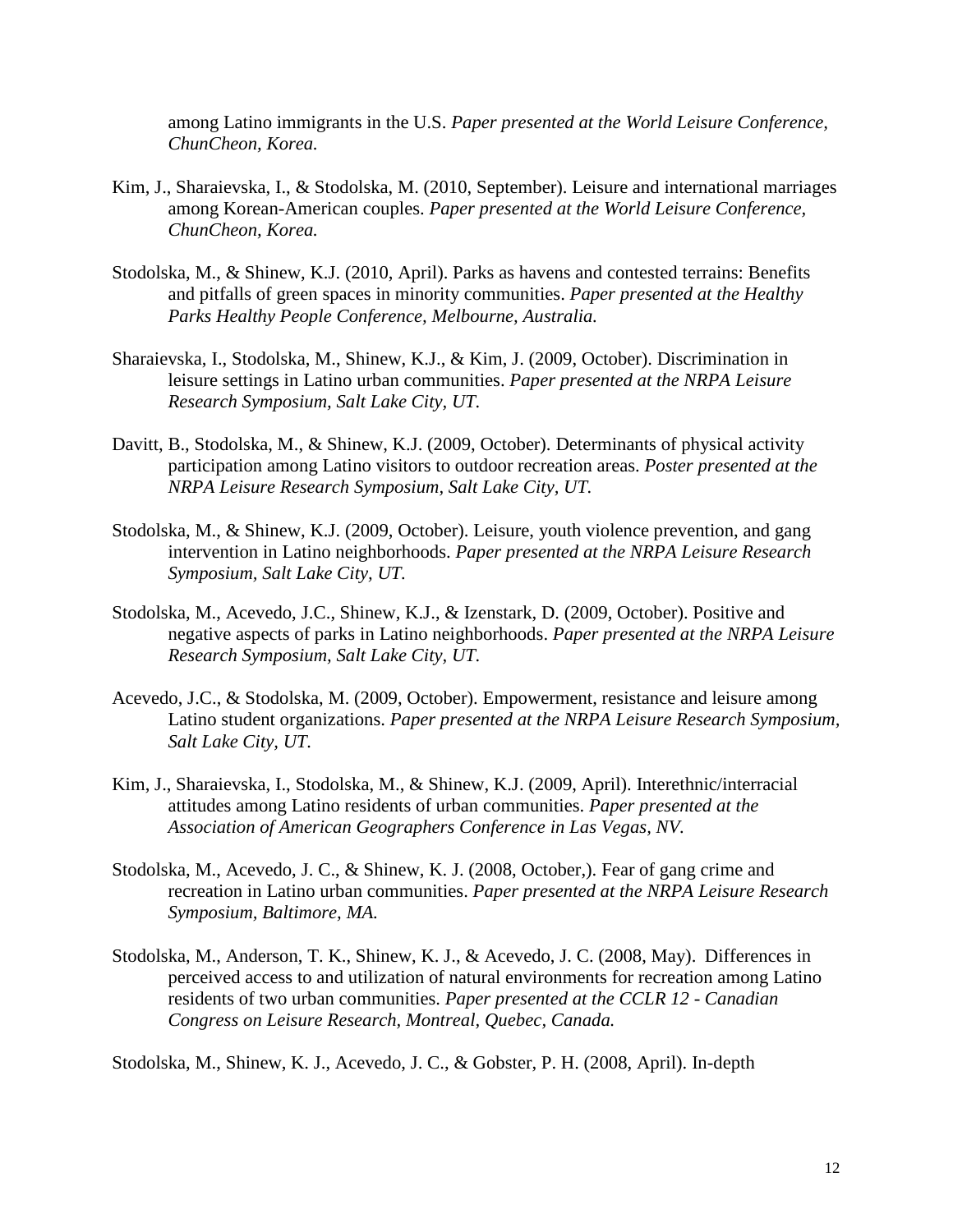examination of constraints on the use of urban parks for physical activity in Latino neighborhoods. *Paper and poster presented at the Active Living Research Conference, Washington, D.C.*

- Shinew, K. J., Stodolska, M., Acevedo, J. C., & Gobster, P. H. (2008, April). The use of urban natural areas in Latino neighborhoods as spaces for physical activity. *Poster presented at the Active Living Research Conference, Washington, D.C.*
- Stodolska, M., Shinew, K. J., & Acevedo. J. C. (2008, April). Factors affecting the quality of life of Latino residents of urban immigrant gateway communities. *Paper presented at the Association of American Geographers Conference, Boston, MA.*
- Cronan, M. K., Shinew, K. J., & Stodolska, M. (2007, September). Latino trail use: A broader consideration of health benefits. *Paper presented at the NRPA Leisure Research Symposium, Indianapolis, IN.*
- Skowron, M., Stodolska, M., & Shinew, K. J. (2007, September). Determinants of leisure time physical activity participation among Latina females. *Paper presented at the NRPA Leisure Research Symposium, Indianapolis, IN.*
- Stodolska, M., Shinew, K. J., Anderson, T. K., & Gobster P. H. (2007, September). Recreation participation in urban natural environments among Latinos: Determinants and postimmigration changes. *Paper presented at the NRPA Leisure Research Symposium, Indianapolis, IN.*
- Stodolska, M., Li, Z., & Shinew, K. J. (2007, September). Recreation participation patterns, styles, and active leisure among Latino visitors to three urban outdoor recreation environments. *Paper presented at the NRPA Leisure Research Symposium, Indianapolis, IN.*
- Shinew, K. J., Stodolska, M., & Mowatt, R. (2007, September). Increasing our understanding of African Americans' and Latinos' use of urban parks. *Paper presented at the NRPA Leisure Research Symposium, Indianapolis, IN.*
- Skowron, M., Stodolska, M., & Shinew, K. J. (2007, April). Attitudes, constraints, and social support for physical activity participation among Latina women. *Paper presented at the 2007 Annual Meeting of the Association of American Geographers, San Francisco, CA.*
- Stodolska, M., Shinew, K. J., & Anderson, T. K. (2007, April). The effect of acculturation and residential location on environmental attitudes and behaviors among Latino residents of two urban communities. *Paper presented at the 2007 Annual Meeting of the Association of American Geographers, San Francisco, CA.*

Santos, C. A., Rozier, S., Shinew, K. J., & Stodolska, M. (2006, October). Perceptions of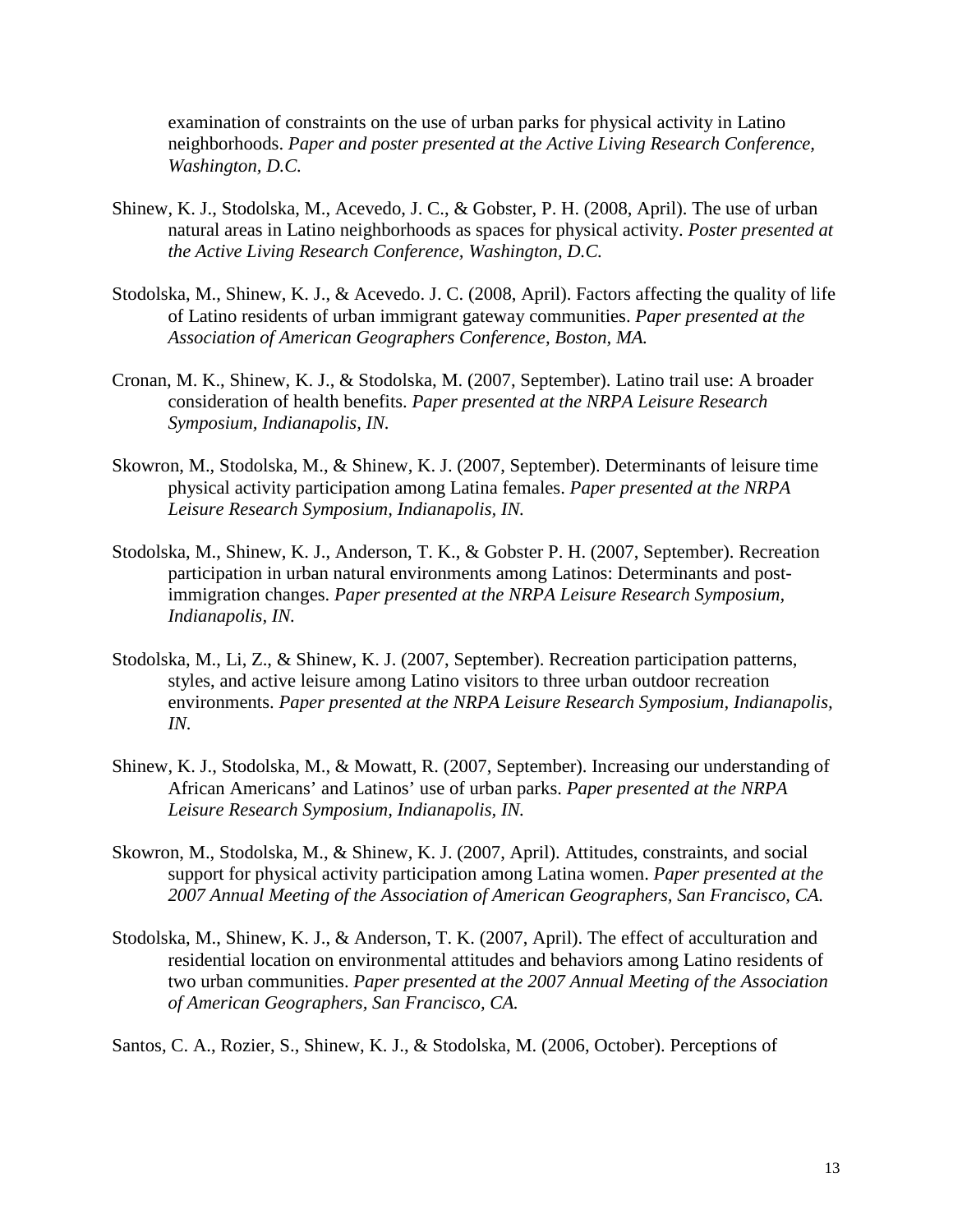intercultural communication and conflict strategies among park staff and Latino and African American park users. *Paper presented at the 2006 NRPA Leisure Research Symposium in Seattle, WA.*

- Shinew, K., & Stodolska, M. (2006, October). The effect of the environment on the use of green spaces for physical activity among Latino Americans. *Paper presented at the NRPA Annual Congress, Seattle, WA.*
- Stodolska, M. & Crawford, J. (2006, October). New hierarchical model of constraints at the societal level: An empirical exploration of constraints experienced by Kenyan athletes with disabilities. *Paper presented at the 2006 World Leisure Congress in Hangzhou, China.*
- Stodolska, M. (2006, March). Temporal changes in transnational activities among Mexican migrants throughout their migration careers. *Paper presented at the 2006 Annual Meeting of the Association of American Geographers, Chicago, IL.*
- Stodolska, M., Shinew, K. J., Santos, C. A., & Nedovic-Budic, Z., & Zhu, W. (2006, February). The effect of sport facilities and trail systems on the use of green spaces for physical activity among Latino[a] Americans. *Paper presented at the Active Living Research 2006 Annual Conference, Coronado, CA.*
- Stodolska, M., & Shinew, K. J. (2006, January). Sports facilities and trail systems: The effect on Latin Americans. *Paper presented at the IPRA/IAPD conference in Chicago, IL.*
- Shinew, K. J., & Stodolska, M. (2006, January). Increasing intercultural understanding between park managers and African American and Latino users of urban parks. *Paper presented at the IPRA/IAPD conference in Chicago, IL.*
- Stodolska, M., Marcinkowski, M., & Yi-Kook, J. (2005, October). The role of ethnic enclosure in leisure in the economic achievement of Korean immigrants. *Paper presented at the 2005 NRPA Leisure Research Symposium in San Antonio, TX.*
- Li, M., Z., & Stodolska, M. (2005, October,). Leisure constraints and negotiation strategies among Chinese international students. *Paper presented at the 2005 NRPA Leisure Research Symposium in San Antonio, TX.*
- Stodolska, M. (2005, May). Adaptation problems experienced by adolescent Korean, Mexican, and Polish immigrants to the U.S. and the role of leisure in their adjustment process. *Paper presented at the 2005 World Leisure European Conference, Malmö, Sweden.*
- Stodolska, M. (2005, April). Inter and intra-group differences in ethnic enclosure in labor markets and in social networks among first generation Korean and Polish immigrants. *Paper presented at the 2005 Annual Meeting of the Association of American Geographers, Denver, CO.*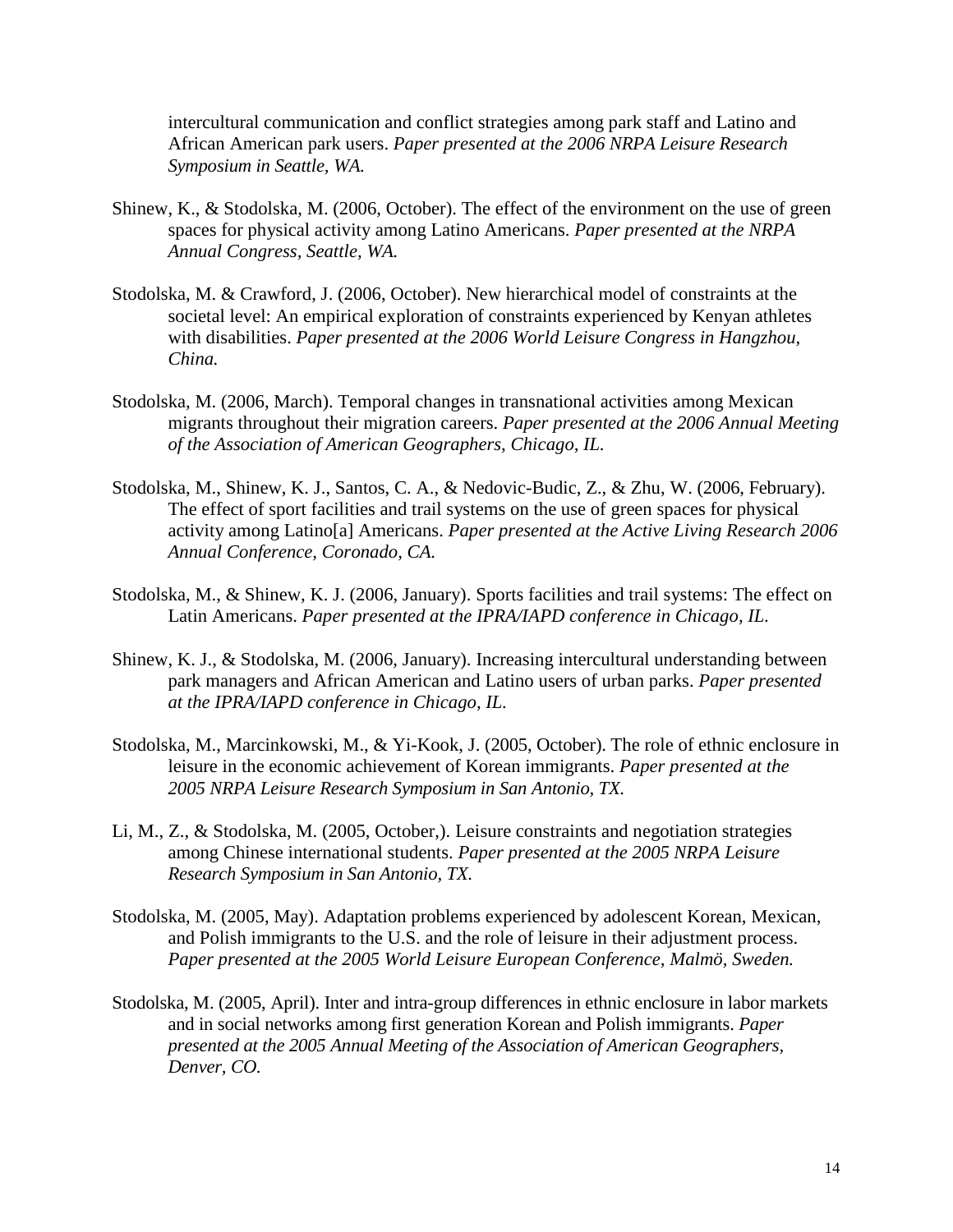- Stodolska, M. & Santos, C. A. (2004, October). Transnationalism and leisure behavior of temporary Mexican migrants in the U.S. *Paper presented at the 2004 NRPA Leisure Research Symposium in Reno, NV.*
- Li, M., Z., & Stodolska, M. (2004, October). Leisure and the construction of transnational spaces: The case of Chinese international students*. Paper presented at the 2004 NRPA Leisure Research Symposium in Reno, NV.*
- Stodolska, M., & Alexandris, K. (2004, August). Segmented assimilation and recreational sport among immigrants in the United States. *Paper presented at the 2004 Pre-Olympic Congress, Thessaloniki, Greece.*
- Stodolska, M. & Santos, C. A. (2004, March). Transnational activities of Mexican migrant workers in the Midwest. *Paper presented at the 2004 Association of American Geographers Conference, Philadelphia.*
- Stodolska, M., & Livengood, J. S. (2003, October). The effects of Islam on leisure behavior and the use of community recreation resources by American Muslim immigrants. *Paper presented at the 2003 NRPA Leisure Research Symposium in St. Louis, MO.*
- Livengood, J., & Stodolska, M. (2003, March). Leisure behavior and travel patterns of Muslim-Americans in response to the events of September 11. *Paper presented at the 2003 Association of American Geographers Conference*, *New Orleans, LA.*
- Stodolska, M., & Alexandris, K. (2002, October). The role of recreational sport in the assimilation process and in the retention of ethnic identity among first generation immigrants to the United States. *Paper presented at the 2002 NRPA Leisure Research Symposium, Tampa, FL.*
- Stodolska, M. & Yi, J. (2002, October). Social networks, ethnic enclosure and leisure behavior among immigrants from Korea, Mexico, and Poland. *Paper presented at the 2002 NRPA Leisure Research Symposium, Tampa, FL.*
- Yi, J., & Stodolska, M. (2002, May). Establishment problems and leisure behavior of adolescent immigrants from Korea, Mexico and Poland. *Paper presented at the 10<sup>th</sup> Canadian Congress on Leisure Research, Edmonton, Alberta, Canada.*
- Yi, J., & Stodolska, M. (2002, April). Impacts of immigration on ethnic identity and leisure behavior of adolescent immigrants to the United States. *Paper presented at the 2002 Leisure Futures Conference, Innsbruck, Austria.*
- Stodolska, M. & Yi, J. (2001, October) Immigrant community dynamics and post-immigration adjustment of Koreans, Mexicans and Poles. *Paper presented at the 2001 Symposium of West Lakes Division of the Association of American Geographers, Joliet, Illinois*.

Stodolska, M. & Marcinkowski, M (2001, October). Intertemporal effects of leisure constraints: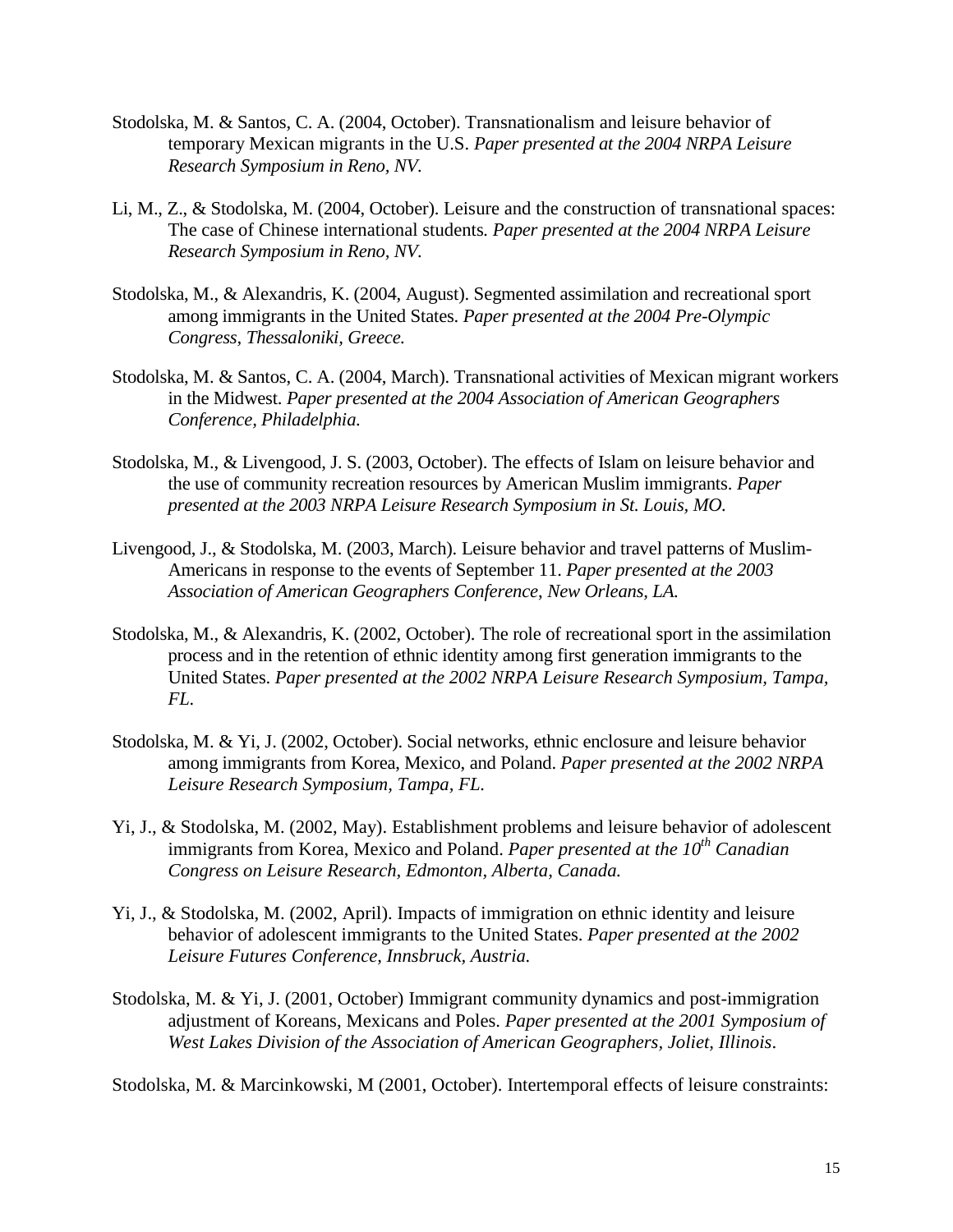Changes in constraints and leisure in transitional periods. *Paper presented at the 2001 NRPA Leisure Research Symposium, Denver, CO.*

- Stodolska, M. (2000, October). Post settlement changes in leisure and recreation among immigrant populations. *Paper presented at the 2000 Symposium of East Lakes & West Lakes Division of the Association of American Geographers, Miami University, OH.*
- Stodolska, M. (1999, October). Emigration-induced changes in leisure participation patterns: An extension of starting, ceasing and replacing framework. *Paper presented at the 1999 Symposium on Leisure Research, Nashville, TN.*
- Stodolska, M., & Jackson, E. L. (1997, October). Incidents and implications of ethnic discrimination in leisure. *Paper presented at the 1997 Symposium on Leisure Research, Salt Lake City, UT.*

#### **INVITED PRESENTATIONS**

- Stodolska, M. (2014). Preventing obesity among urban minority populations: Community level correlates of physical activity. *Presentation delivered at the Obesity Across the Lifespan Research Symposium, UIUC.*
- Stodolska, M. (2013). The changing face of leisure: New trends in Western leisure research. *Presentation delivered at the 2013 Leisure Summit, Beijing International Studies University, China.*
- Stodolska, M. (2013). Recreation for all: Providing leisure and recreation services in multi-ethnic communities. *Presentation delivered at the LARASA Conference, Durban, South Africa.*
- Stodolska, M. (2012). Leisure studies in the new millennium: Current trends in Western leisure research. *Presentation delivered at the Beijing International Studies University, China.*
- Stodolska, M. (2012). Leisure and travel in the changing world: The Western perspective. *Presentation delivered at the Beijing International Studies University, China.*
- Stodolska, M. (2011). Urban parks as havens and contested terrains for minority residents of urban communities. *Presentation delivered to the Department of Recreation and Leisure Studies, University of Waterloo, Canada.*
- Stodolska, M., Shinew, K. J., Acevedo, J.C., Roman, C., & Yahner, J. (2011). Are kids in fear aren't getting into gear?: Results from a two-year study. *Presentation delivered at the Salud America Scientific Summit San Antonio, TX.*
- Shinew, K., Davitt, B., & Stodolska, M. (2010). The health of girls in our country: Issues, explanations and strategies. *Presentation delivered at the Girls in the Game Conference*, Chicago, Illinois, October 7, 2010.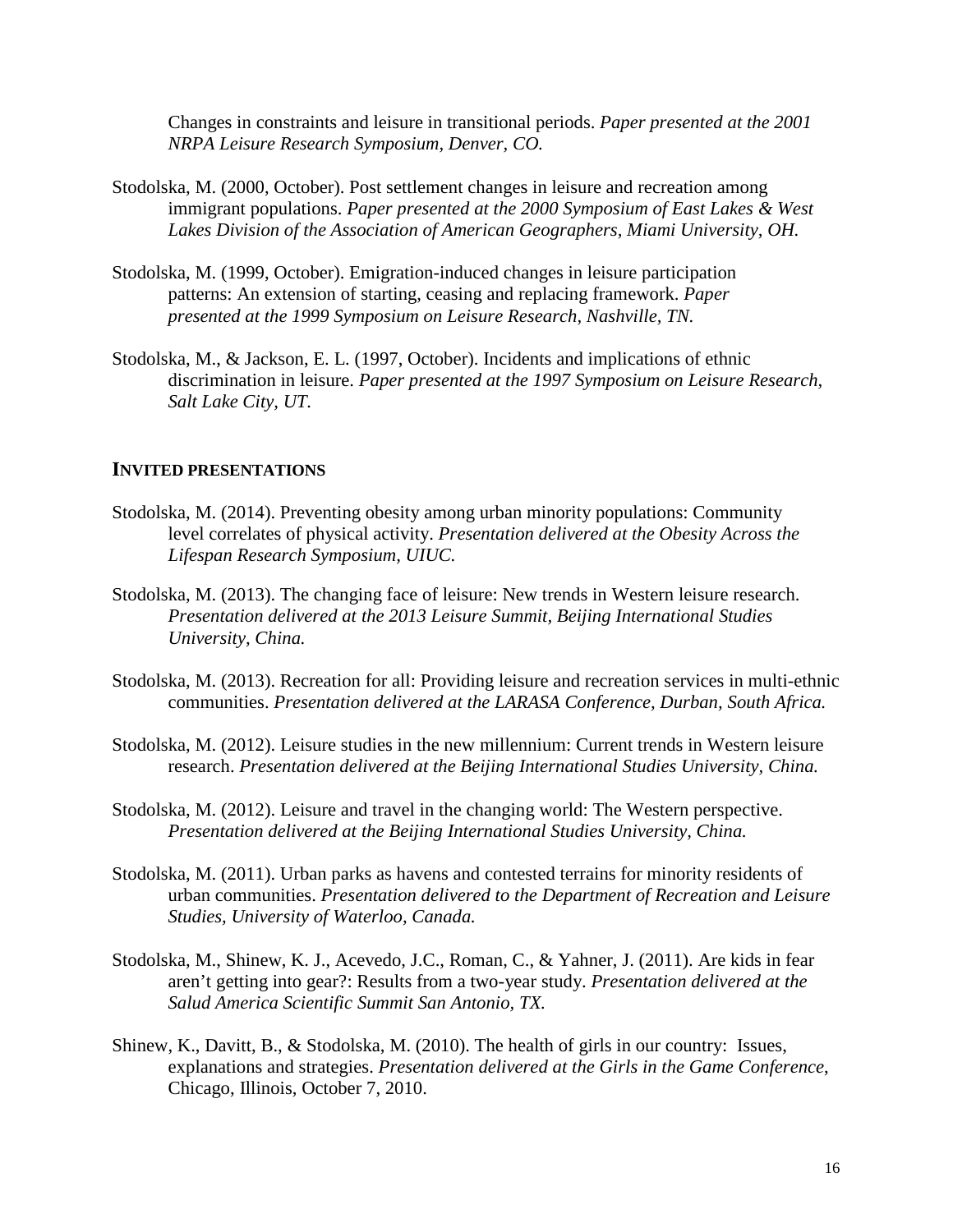- Stodolska, M., Shinew, K. J., Acevedo, J.C., & Roman, C. (2010). Fear of crime and physical activity among Latino middle school students. *Presentation delivered at the Salud America Scientific Summit, San Antonio, TX.*
- Stodolska, M. (2010). Korean immigration to the US leisure behavior, leisure constraints, and the benefits of leisure. *Presentation delivered at the Department of Sport & Leisure Studies, College of Social Sciences, Ajou University, Korea.*
- Stodolska, M. (2010). Korean Americans' leisure and leisure constraints. *Presentation delivered at the Symposium on Korean Leisure Culture at Home and Abroad at the 2010 World Leisure Congress, ChunCheon, Korea.*
- Stodolska, M., & Shinew K.J. (2010). Crime and violence in urban parks. *Presentation delivered at the IPRA Annual College and University Relations Committee Summit,* April 6, 2010.
- Stodolska, M., Shinew, K. J., Acevedo, J.C., & Roman, C. (2009). Crime, physical activity and outdoor recreation among Latino adolescents. *Presentation delivered and poster presented at the Salud America Scientific Summit, San Antonio, TX.*
- Stodolska, M. (2008). Working with Muslims immigrants issues for professional practice within the fields of natural resource management, parks, and recreation. *Presentation delivered at the 14th International Symposium on Society and Resource Management, Burlington, VT.*
- Stodolska, M., & Shinew, K. J. (2007). Active leisure among ethnic and racial minorities in the U.S. *Presentation delivered at the NRPA National Health and Livability Summit, Atlanta, GA., April 17, 2007.*
- Shinew, K. J., & Stodolska, M. (2007). Research findings: Active leisure among racial and ethnic user groups. *Presentation delivered at the NRPA National Health and Livability Summit, Atlanta, GA., April 17, 2007.*
- Stodolska, M., & Shinew, K. J. (2006). Presentation delivered at the United States Department of Agriculture – Forest Service; Northern Research Station – Unit 4902 on the results of the study on environmental preferences and the use of natural areas for physical activity among Hispanic residents. February 9, 2006.
- Shinew, K. J., & Stodolska, M. (2006). Presentation delivered at the Chicago Park District board on the results of a study on increasing intercultural understanding between minority park users and park managers in Illinois parks (Part 2). June 13, 2006.
- Shinew, K. J., & Stodolska, M. (2005). Presentation delivered at the Chicago Park District board on the results of a study on increasing intercultural understanding between minority park users and park managers in Illinois parks (Part 1). December 13, 2005.
- Arai, S., Burton, T., Butler, R., Iwasaki, Y., Ryan, S., Samdahl, D., Shaw, S., & Stodolska,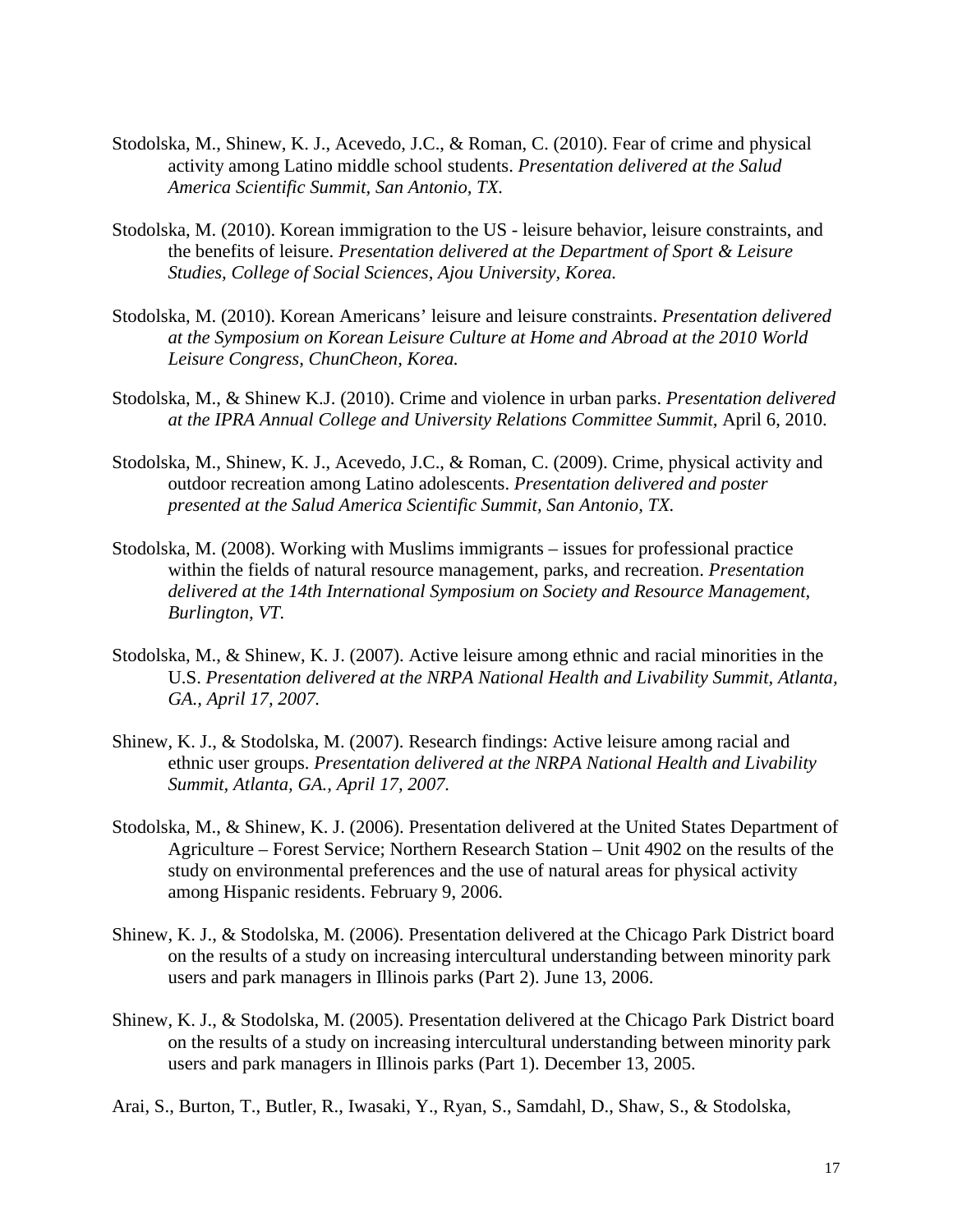M. (2002). Expert Panel Discussion: Celebrating the past and future of Canadian leisure research. *Canadian Congress on Leisure Research, Edmonton, Alberta, May 2002.*

## **PANELS, WORKSHOPS AND SEMINAR PRESENTATIONS**

- Stodolska, M. (2013, March). Measuring children's physical activity in natural environments. *Panel presentation delivered at the I-CAP workshop, University of Illinois at Chicago.*
- Stodolska, M. (2012, June). Interdisciplinary thoughts on children's play. *Presentation delivered at the I-CAP workshop, UIUC.*
- Stodolska, M. (2011, December). Staying active, staying healthy: Challenges and opportunities for minority residents of urban communities. *Presentation delivered at the Department of Human and Community Development, Family Resiliency Center, UIUC.*
- Stodolska, M. (2011, October). Adaptation problems among adolescent immigrants and the role of leisure in their adjustment and identity development process. *Presentation delivered at the Department of Psychology, UIUC.*
- Stodolska, M. (2009, April). Leisure, youth, violence prevention, and gang intervention in Latino neighborhoods. *Presentation at the Immigration and Race in Illinois Workshop, UIUC.*
- Stodolska, M., Shinew, K. J., Acevedo, J. C., & Gobster, P. H. (2009, March). In-depth examination of constraints on the use of urban parks for physical activity in Latino neighborhoods. *Poster presented at the CHAD Symposium, College of Applied Health Sciences, UIUC.*
- Stodolska, M. (2008, April). The impact of Latino gang threat on the leisure time use of Latino immigrants in Chicago. *Presentation delivered at the Immigration and Families Research Workshop, UIUC.*
- Stodolska, M. (2007). Recreation behavior, active leisure, and environmental preferences among Latino Americans. *Presentation delivered at the Department of Urban Planning, Research Design and Methods, UIUC.*
- Stodolska, M. (2006). The role of leisure and recreation in ethnic identity development among minority members. *Presentation delivered at the seminar of the Department of Educational Psychology, UIUC.*
- Stodolska, M. (1995). Tourist resources of Peru and their utilization. *Presentation at the 2nd Annual Research Symposium, Department of Geography, University of Alberta, Edmonton, Alberta, Canada.*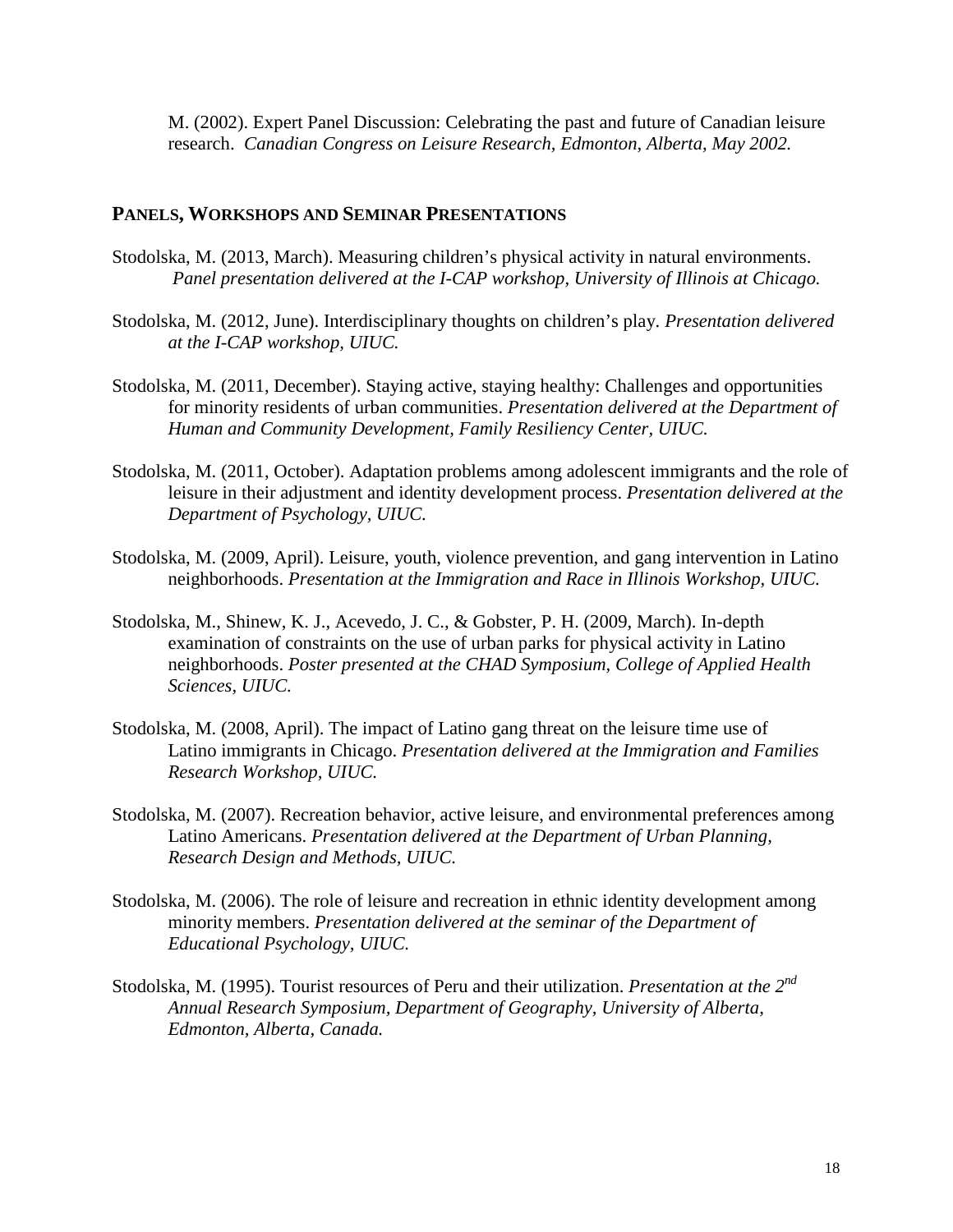## **GRANTS**

- Stodolska, M. (PI), Berdychevsky, L., Shinew, K. (Co-PIs), & Roman, C. (Consultant). *Girls and Gangs: A Qualitative Approach to Understanding the Risk & Protective Factors Associated with Gang Membership, Victimization and Overall Health.* National Institute of Justice; \$298,158 (pending).
- Shinew, K. (PI), Stodolska, M., Epelage, D., Mowatt, R., (Co-PIs), & Shen, S. (Consultant). *Understanding the Outcomes and Protective Factors of Polyvictimization on Youth.* National Institute of Justice; \$594,292 (pending).
- Stodolska, M. (PI), Wiley, A., & Phan, M. (Co-PIs). *Food Acculturation among Hispanic Immigrants.* Health Transitions in Immigrant Families Initiative; \$4,919 (revise and resubmit)
- Mowatt, R. (PI), Shinew, K.J (Co-Pi), & Stodolska, M. (Co-PI). (2013-2014). *The Influence of Gang Violence and Gang Recruitment on School-Related High-Risk Behavior among Adolescents.* Grant for the FRSP Program University of Indiana for \$65,578. (pending)
- Berdychevsky, L. (PI), Shinew, K.J., & Stodolska, M. (Co-PIs). (2014-2015). Grant from the UIUC Campus Research Board; \$15,000; to support a project: *Girls in Gangs: Violence and Victimization vs. Health and Wellbeing.*
- Wei, X. (PI), Stodolska, M. (Co-PI), Zhang, Y., Li, A., Dong, Y., Li, Z., Li, W., Chen, B. (Co-Investigators), & Li, W. (Consultant). (2013-2015). Grant from the Yin Chuan Government Foundation; ¥150,000 (\$24,620); to support a project titled: *The Role of Leisure and Recreational Sport in Cultural Change and Integration among Muslim Rural-Urban Migrants in NingXia.*
- Fiese, B. (PI), Fitzgibbon, (Co-PI), Buchner, Donovan, Grigsby, Hillman, Karahalios, McAuley, McBride, Odoms-Young, Stodolska, Zenk, and Zhu (Co-Investigators). (2011-2013). NIH R-13; RFA-CA-10-1017; \$98,840 to support a project titled: *Illinois Early Childhood Activity Program (I-CAP): Assessing Physical Activity from Circuits to Communities.*
- Tainsky S. (PI), Stodolska, M. (Co-PI), & Ryan, A. (Co-PI). (2010-2011). Grant from the Center for Health, Aging, and Disability, UIUC; \$15,000; to support a project titled: *Promoting Health, Well-Being and Education through Major League Baseball's Reviving Baseball in Inner Cities Program.*
- Stodolska, M. (PI), Shinew, K. J., Acevedo, J.C. (Co-PIs), & Roman, C. (Consultant). (2009- 2011). Grant from the Robert Wood Johnson Foundation (*Salud America!* program); \$75,000; to support a project titled: *Crime, Physical Activity and Outdoor Recreation among Latino Adolescents.*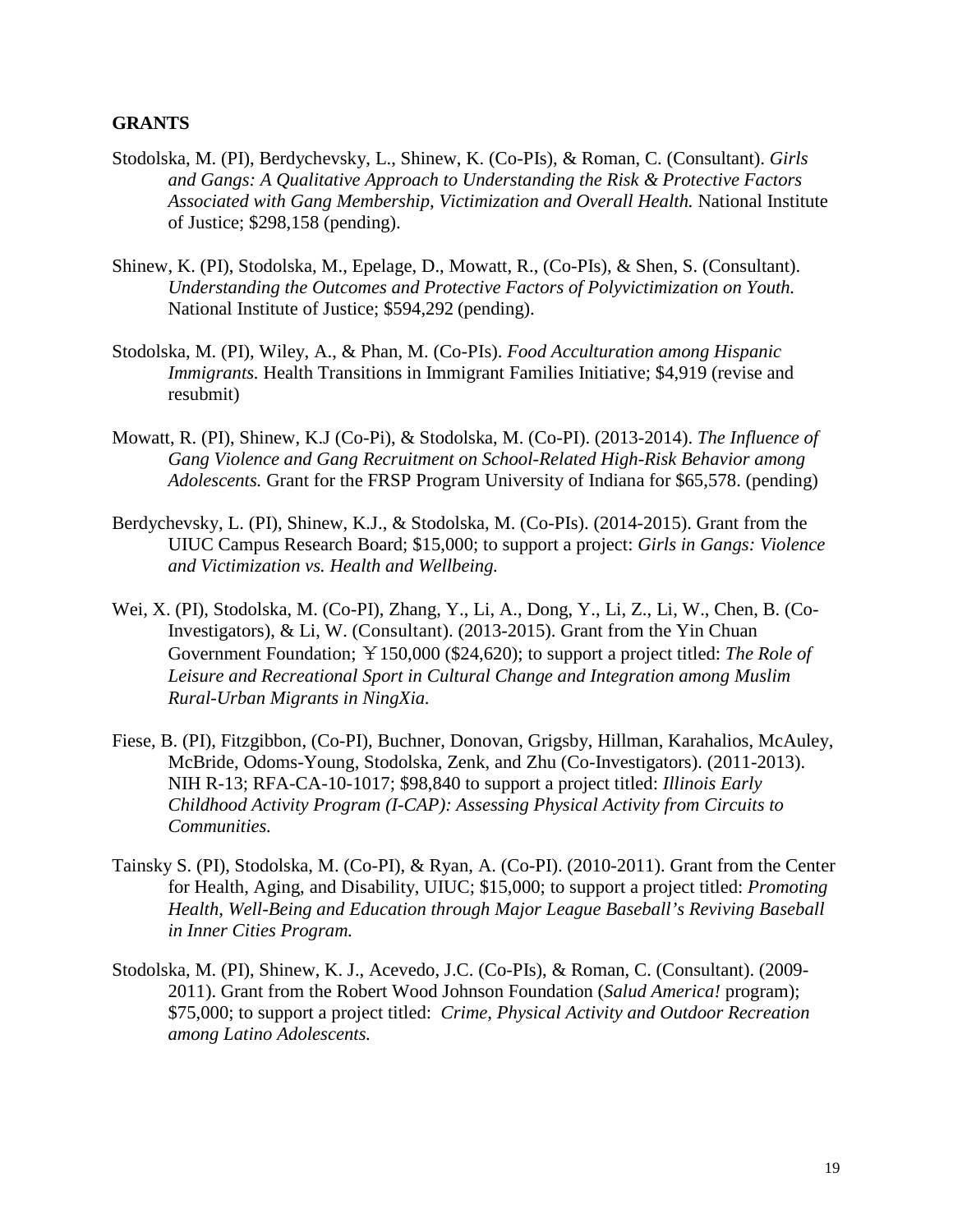- Stodolska, M., Shinew, K. J., (PIs), and Gobster, P., & Westphal, L. (co-PIs) (2007-2009). Grant from the USDA Forest Service; \$34,837; to support a project titled: *Environmental Preferences and the use of Urban Parks among Hispanic Americans – Phase 2.*
- Shinew, K. J., Stodolska, M., & Gobster, P. (PIs). (2005-2006). Grant from the USDA Forest Service for the amount of \$39,570 to support a project titled: *Environmental Preferences and the Use of Urban Parks among Hispanic Americans: Phase 1.*
- Shinew, K. J (PI) and Stodolska, M., Santos, C. A., Nedovic-Budic, Z., & Zhu, W. (Co-PIs) (2005-2006). Grant from the Robert Wood Johnson Foundation (Active Living Research program); \$130,565; to support a project titled: *The Effect of Sport Facilities and Trail Systems on the Use of Green Spaces for Physical Activity among Latino(a) Americans.*
- Stodolska, M., Shinew, K. J., & Santos, C. A. (PIs). (2005-2006). Grant from the National Recreation and Park Association and Kraft Foundation; \$27,464; to support a project titled: *Increasing Intercultural Understanding Between Park Managers and African American and Latino Users of Urban Parks.*
- Stodolska, M., PI. (2002-2004). Grant from the UIUC Campus Research Board; \$17,850; to support a project titled: *The Role of Ethnic Enclosure in the Social and Economic Advancement and Leisure Behavior of Immigrant Groups.*

## **TEACHING EXPERIENCE**

#### **Courses taught**

| Critical Issues in Leisure Services (RST 429)    | January 2014 – May 2014                                                                                                                                                                                                |
|--------------------------------------------------|------------------------------------------------------------------------------------------------------------------------------------------------------------------------------------------------------------------------|
| Theory and Methods of Leisure Research (RST 550) | August $2012 - Dec. 2012$<br>January 2012 – May 2012<br>January 2011 – May 2011<br>January 2010 - May 2010                                                                                                             |
| Diversity in Leisure Behavior (RST 555)          | January 2012 – May 2012<br>January 2009 – May 2009                                                                                                                                                                     |
| Foundations of Leisure Studies (RST 501)         | May $2013 -$ June $2013$<br>August 2012 – Dec. 2012<br>May $2012 -$ June $2012$<br>August 2011 – Dec. 2011<br>August 2008 – Dec. 2008<br>August 2007 – Dec. 2007<br>August 2006 – Dec. 2006<br>August 2005 – Dec. 2005 |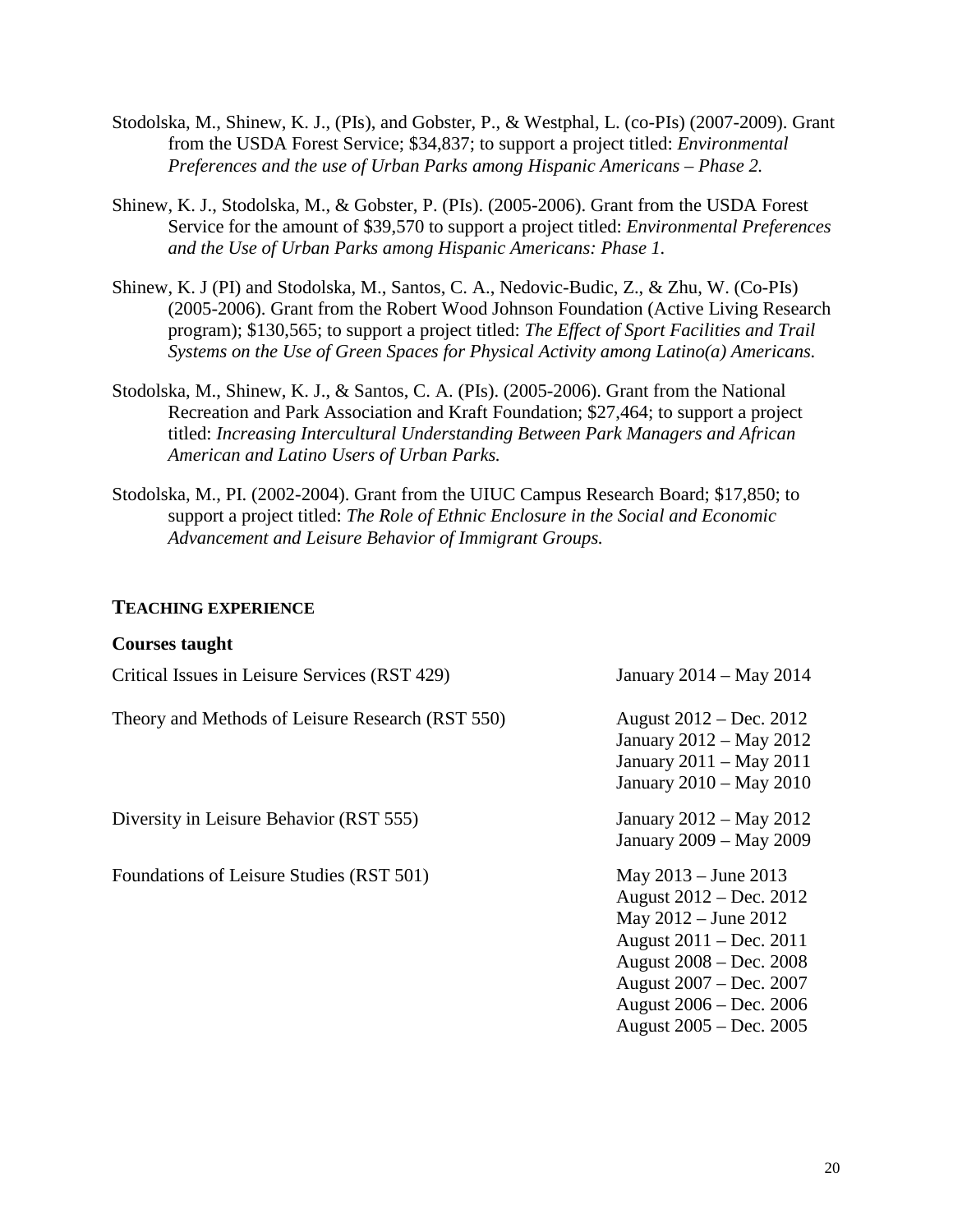|                                                                  | August 2004 – Dec. 2004<br>August 2003 – Dec. 2003<br>August 2002 – Dec. 2002                                                                                                                                                                                                                                                                                                                                                    |
|------------------------------------------------------------------|----------------------------------------------------------------------------------------------------------------------------------------------------------------------------------------------------------------------------------------------------------------------------------------------------------------------------------------------------------------------------------------------------------------------------------|
|                                                                  | August 2001 - Dec. 2001<br>August 2000 – Dec. 2000<br>August 1999 – Dec. 1999                                                                                                                                                                                                                                                                                                                                                    |
| Leisure Services and Diversity (RST/KIN 230)                     | January 2014 – May 2014<br>January 2013 – May 2013<br>August 2009 – Dec. 2009<br>May 2009 - June 2009<br>May 2008 - June 2008<br>August 2007 - Dec. 2007<br>May 2007 - June 2007<br>January 2007 - May 2007<br>May 2006 - June 2006<br>January 2006 - May 2006<br>August 2005 – Dec. 2005<br>January 2005 - May 2005<br>August 2004 – Dec. 2004<br>January 2003 – May 2003<br>August 2002 – Dec. 2002<br>January 2002 - May 2002 |
| International Perspectives on Leisure and Sport<br>(LEIST 494IL) | January 2004 – May 2004<br>January 2003 – May 2003<br>January 2001 – May 2001                                                                                                                                                                                                                                                                                                                                                    |
| Graduate Research Seminar (LEIST 590B / RST 590A)                | January 2009 - May 2009<br>August 2008 – Dec. 2008<br>August 2006 – Dec. 2006<br>January 2005 – May 2005<br>August 2004 - Dec. 2004                                                                                                                                                                                                                                                                                              |
| Program Design and Evaluation in Leisure (LEIST 332)             | January 2000 – May 2000<br>August 2000 – Dec. 2000                                                                                                                                                                                                                                                                                                                                                                               |
| Research Methods in Leisure Studies (LEIST 290)                  | January 2000 - May 2000                                                                                                                                                                                                                                                                                                                                                                                                          |
| Human Impacts on the Environment (EAS 290)                       | Sept. 1998 – Dec. 1998                                                                                                                                                                                                                                                                                                                                                                                                           |
| <b>Teaching Assistant</b>                                        |                                                                                                                                                                                                                                                                                                                                                                                                                                  |
| Human Impacts on the Environment (EAS 290)                       | Sept. 1997 – Dec. 1997                                                                                                                                                                                                                                                                                                                                                                                                           |

Human Use of Resources (EAS 291) Sept. 1997 – Dec. 1997

Research Methods in Human Geography (GEOG 322) January 1997 **–** April 1997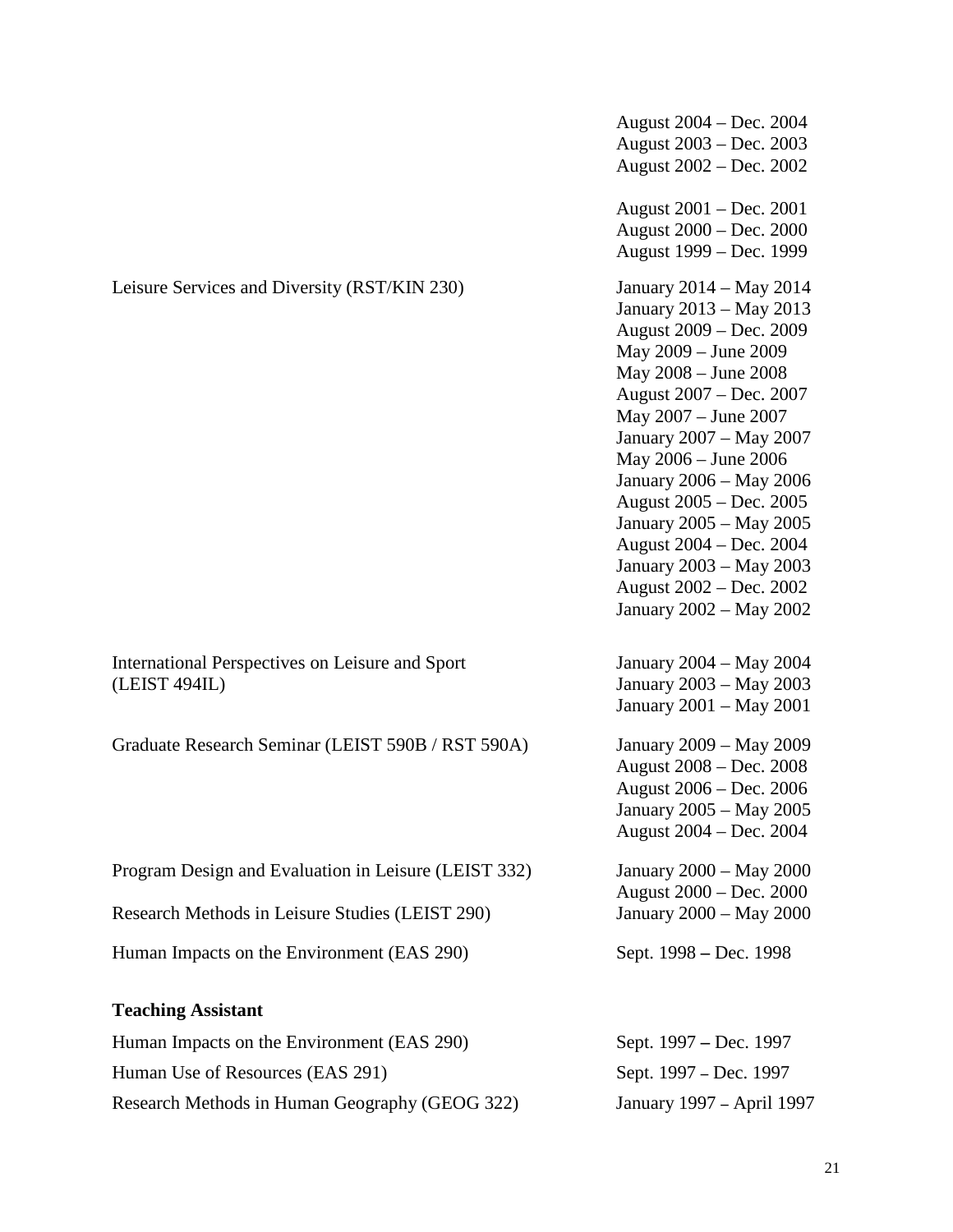Landscapes, Cultures and Societies (GEOG 151) Sept. 1996 **–** Dec. 1996 Research Methods in Human Geography (GEOG 322) January 1996 **–** April 1996 Introduction to Physical Geography (GEOG 130) Sept. 1994 – Dec. 1995

## **School Teacher**

Selected high schools and elementary schools, Warsaw, Poland. (Sept. 1991 - Nov. 1991; Sept. 1992 - Nov. 1992)

Taught geography classes in grades 5 - 11. (required practice for university credit in methodology of education).

## **STUDENT ADVISING**

#### **Ph.D. Dissertation advisor**

- Phan, Maggie Ph.D. major advisor, dissertation committee chair. Date of expected completion – May 2017.
- Zhou, Yilun (Ina) Ph.D. co-advisor with L. Chalip. Date of expected completion May 2017.
- Acevedo, Juan Carlos Ph.D. major advisor, dissertation committee chair. Date of expected completion – December, 2015.
- Sharaievska, Iryna Ph.D. major advisor, dissertation committee chair. Dissertation title: Family and Marital Satisfaction and the Use of Social Network Technologies. Date of completion – December, 2012.
- Kim, Jungeun Ph.D. major advisor, dissertation committee chair. Dissertation title: Ethnic Identity Development, Travel Motivations, and Travel Information Search Behavior among 1.5 Generation Korean-American Young Adults. Date of completion – June, 2011.
- Li, Zhi Ph.D. major advisor, dissertation committee chair. Dissertation title: When East Meets West: Understanding Travel Experience in Transnational Space. Date of completion – June, 2006.
- Livengood, Jennifer Ph.D. major advisor, dissertation committee chair. Dissertation title: The Role of Leisure in the Personal Spirituality and Religious Practices of New Paradigm Christians. Date of completion – May, 2006.
- Yi, Jouyeon Ph.D. major advisor, dissertation committee chair. Dissertation title: The Role of Leisure in Reproduction of Race and Ethnicity among Korean Americans. Date of completion – June, 2005.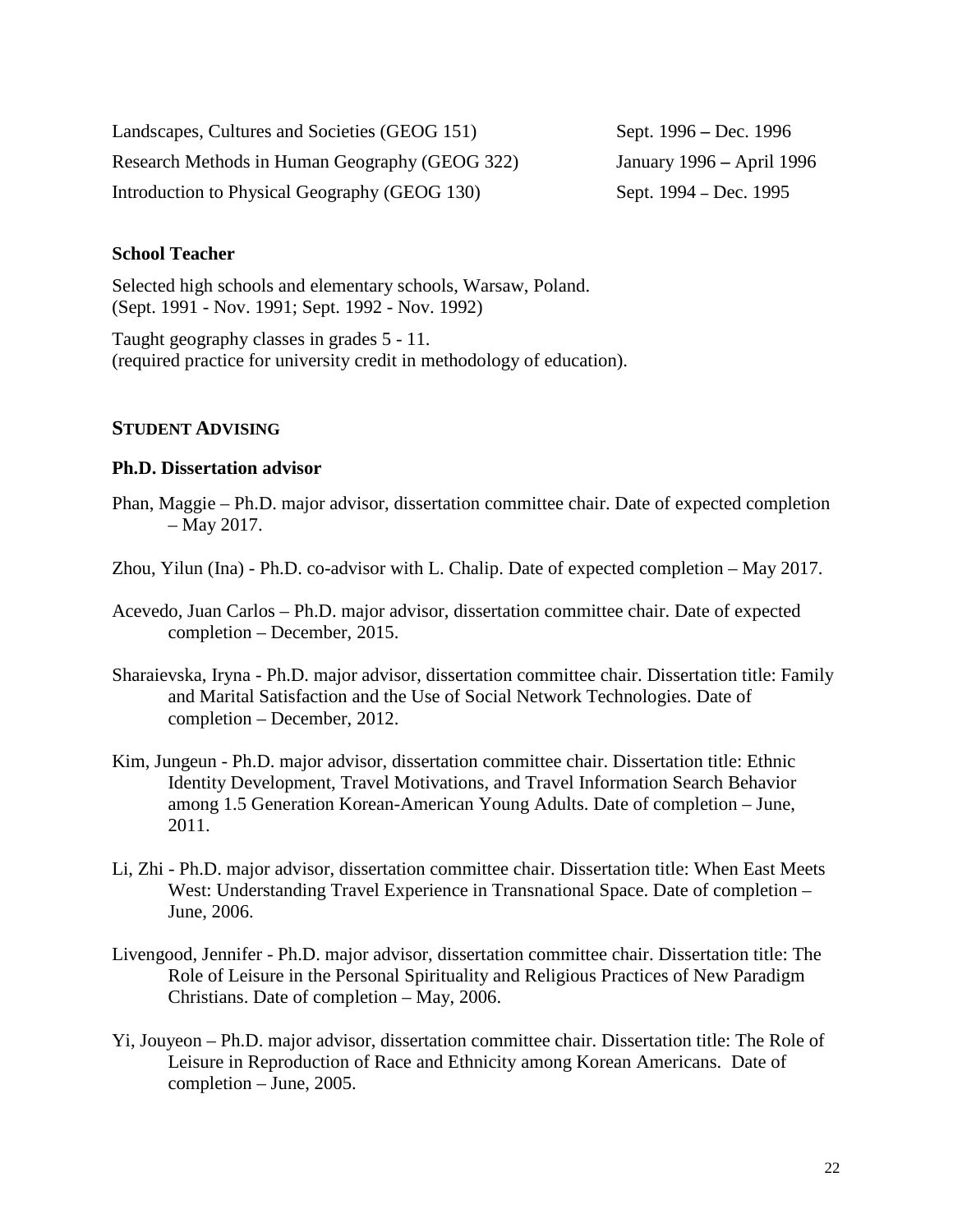#### **M.S. Advisor (thesis and non-thesis)**

- Sebastian Burset M.S. advisor. Professional paper title: Constraints on Leisure among Undocumented Latino Immigrants in Midwestern United States. Date of completion – May, 2011.
- Fairchild, Alexandra M.S. advisor. Thesis title: Politics and the Olympics: A Comparison of the 1936 Berlin and 2008 Beijing Games. Date of completion – March, 2010.
- Acevedo, Juan Carlos. M.S. advisor. Thesis title: A Cross-Cultural Study of Leisure among Mexican in the State of Guerrero, Mexico and Mexican Immigrants in the United States. Date of completion – December, 2009.
- Chipman, John M.S. advisor. Professional paper title: Sanctions and NCAA Governance Date of completion – May, 2004.
- Crawford, Janna M.S. thesis advisor. Thesis title: Constraints of Elite Athletes with Disabilities in Kenya. Date of completion – May, 2004.
- Rymer, Annie M.S. (professional track) advisor. Date of completion May, 2004.
- Jerez, Moises M.S. (professional track) advisor. Date of completion December, 2003.
- Li, Zhi M.S. thesis advisor. Thesis title: Understanding Travel Information Search Behavior of Chinese Young Travelers: An Empirical Study of Travel Information Sources. Date of completion – August, 2003.
- Shang, Yu-Chen M.S. advisor. Professional paper title: Fear and Women's Travel Experience. Date of completion – April, 2003.
- Peralta, Jose M.S. thesis advisor. Thesis title: Attitudes and Behaviors toward Tourists in a Rural Community of the Andes: The case of San Pedro de Casta. Date of completion – June, 2003.
- Jones, April M.S. advisor. Professional paper title: Racial Stereotyping in Sports Media. Date of completion – July, 2001.

Ridley, Babatunde – M.S. (professional track) advisor. Date of completion: August, 2001.

#### **Ph.D. Dissertation committee member**

- Fernandez, Mariela Ph.D. dissertation committee member, Department of Recreation, Sport and Tourism. Date of expected completion – May 2015.
- Weisman, Courtney Ph.D. dissertation committee member, Department of Kinesiology and Community Health. Date of expected completion – May 2015.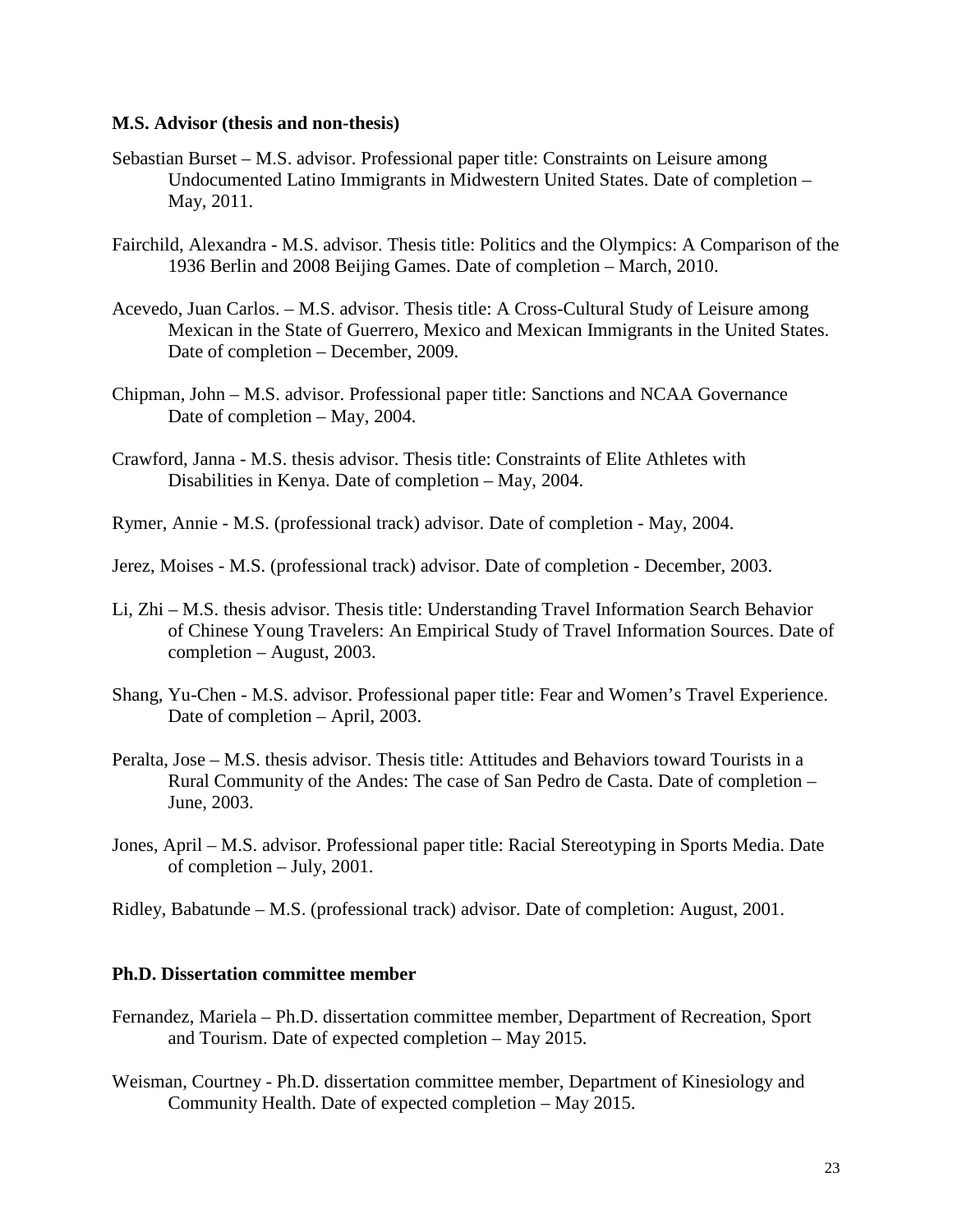- Figueroa Bautista, Roger MS and Ph.D. dissertation committee member. Department of Human and Community Development, UIUC, I-TOPP Program.
- Sanogo, Veronika Ph.D. dissertation committee member. Department of Kinesiology and Community Health, UIUC. Dissertation title: Case Study of Hispanic Students' Experiences in Elementary Physical Education. Date of completion – November, 2013.
- Haynes, Ryan Ph.D. dissertation committee member. Dissertation title: Fields of Opportunity?: Music, Memory, and the Performance of Trans-Local Identities among Bosnian Refugee Communities in Iowa. School of Music, UIUC. Date of expected completion – August, 2014.
- Davitt, Brooke Ph.D. dissertation committee member, Department of Recreation, Sport and Tourism. Dissertation title: The Roles of Parks and Recreation Agencies in Addressing the Childhood Obesity Epidemic among African American Girls. Date of completion – August, 2011.
- Davila, Marizel Ph.D. dissertation committee member. Department of Recreation, Sport and Tourism. Dissertation title: Using Leisure as a Coping Tool: A Feminist Study of the Recreation Experiences of Incarcerated Women in a Puerto Rican Prison. Date of completion - March, 2011.
- Cook, LaWanda Ph.D. dissertation committee member. Dissertation title: Disability, Social Inclusion, and Work-Life Balance. Department of Recreation, Sport and Tourism. Date of completion – June, 2010.
- Skowron, Maja Ph.D. dissertation committee member. Dissertation title: Body image and its influence on physical activity participation among women ages 51 to 64. Department of Recreation, Sport and Tourism. Date of completion – June, 2010.
- Meyer, Andrew Ph.D. dissertation committee member. Dissertation title: An Exploration into the Nature of Contemporary Sport as Religion. Department of Kinesiology and Community Health, UIUC. Date of completion – April, 2010.
- Yu, Yeanmi Ph.D. dissertation committee member. Department of Kinesiology and Community Health, UIUC. Dissertation title: Kee-Chung as a National Sport Hero in Korean Cultural Memory. Date of completion – April, 2008.
- Huang, Lu-Feng Ph.D. dissertation external examiner. Department of Tourism, Leisure, Hotel and Sport Management, Griffith University, Australia. Dissertation title: The Role of Leisure in the Process of Acculturation of Taiwanese Migrants in Australia. Date of completion – August, 2008.
- Mulvaney, Michael Ph.D. dissertation committee member. Department of Recreation, Sport and Tourism. Dissertation title: Utilizing Different Instructional Formats in a Web-based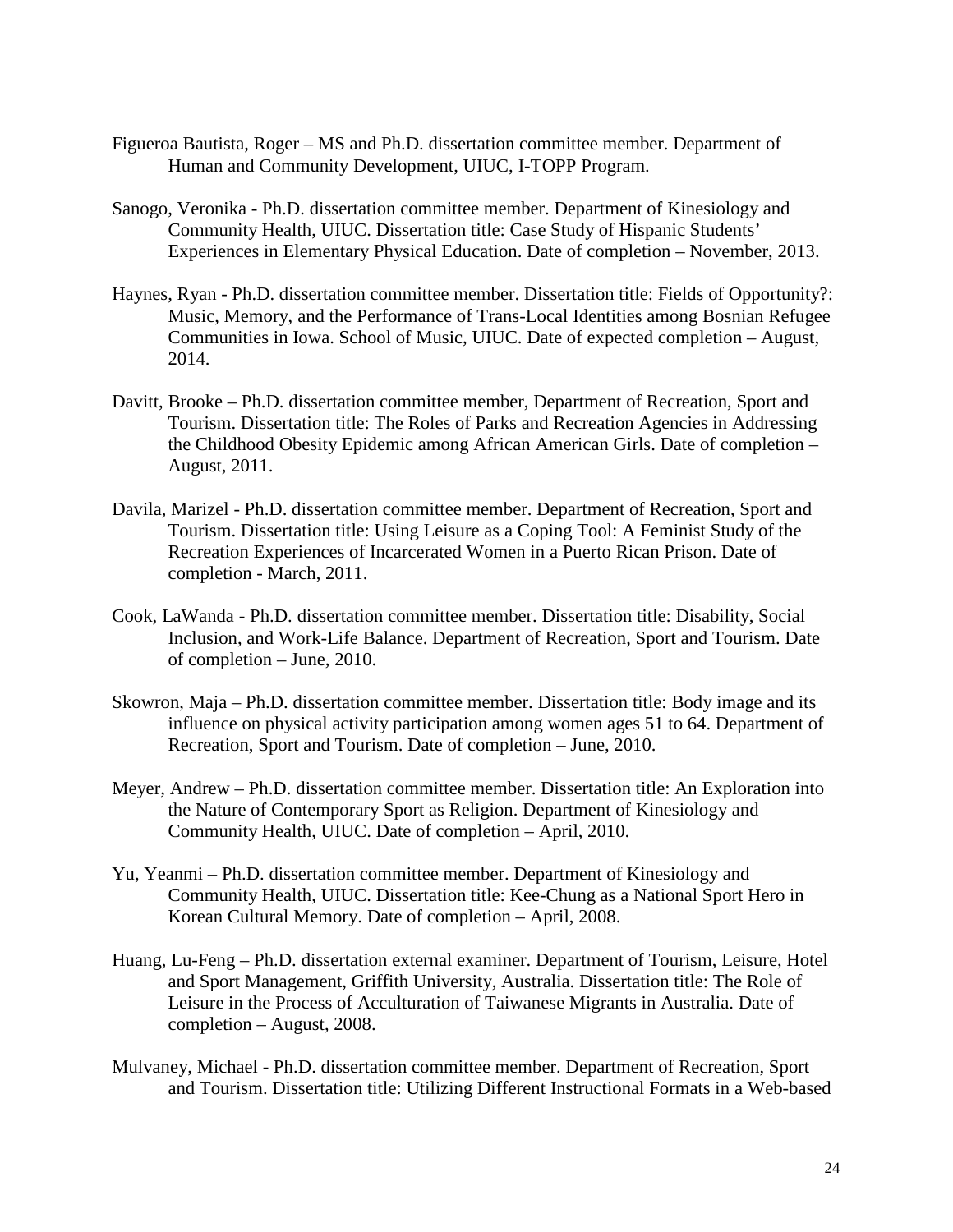Distance Learning Program about Leisure Service Delivery. Date of completion - June, 2006.

- Ross, Sally Ph.D. dissertation committee member. Department of Recreation, Sport and Tourism. Dissertation title: Women Warriors: The Sport Experience of College Women Athletes and their Perceptions of Femininity. Date of completion – May, 2005.
- Weber, John Ph.D. dissertation committee member. Department of Recreation, Sport and Tourism. Dissertation title: Leisure in Single and Dual Parent Families. Date of completion – April, 2004.
- Warkins, Jennifer Ph.D. dissertation committee member. Department of Recreation, Sport and Tourism. Dissertation title: Socialization of Wheelchair Basketball Athletes in the United States. Date of completion – December, 2003.

## **MS Thesis committee member**

- LeFevour, Kelsey M.S. thesis committee member. Department of Recreation, Sport and Tourism. Date of expected completion - August, 2014.
- Elizabeth St. James M.S. thesis committee member. Department of Natural Resources and Environmental Sciences. Thesis title: Factors influencing hunter recruitment, participation, and retention of male and female hunters in Illinois. Date of completion – May, 2014.
- Zhou, Yilun (Ina) M.S. thesis committee member. Department of Recreation, Sport and Tourism. Thesis title: Understanding the Market Value of American Sports Athlete with a Distinguished Chinese Teammate. Date of completion - August, 2013.
- Kono, Shintaro M.S. thesis committee member, Department of Recreation, Sport and Tourism. Thesis title: The Relationships between Leisure Experiences and Psychological Recovery from Disaster: A Case Study of the Great East Japan Earthquake and Tsunami. Date of completion – December, 2012.
- Troxel, James M.S. thesis committee member. Department of Recreation, Sport and Tourism. Thesis title: Participation and Perceived Appropriateness of Leisure Activities among Hispanics. Date of completion - December, 2006.
- Wahba, Alex M.S. thesis committee member. Department of Recreation, Sport and Tourism. Thesis title: Similarity Attraction in Outdoor Leisure Settings: The Effect of Race on Leisure Choices. Date of completion - September, 2006.
- Hsieh, Peichun M.S. thesis committee member. Department of Recreation, Sport and Tourism. Thesis title: Destination Image and Visitation. Date of completion - August, 2006.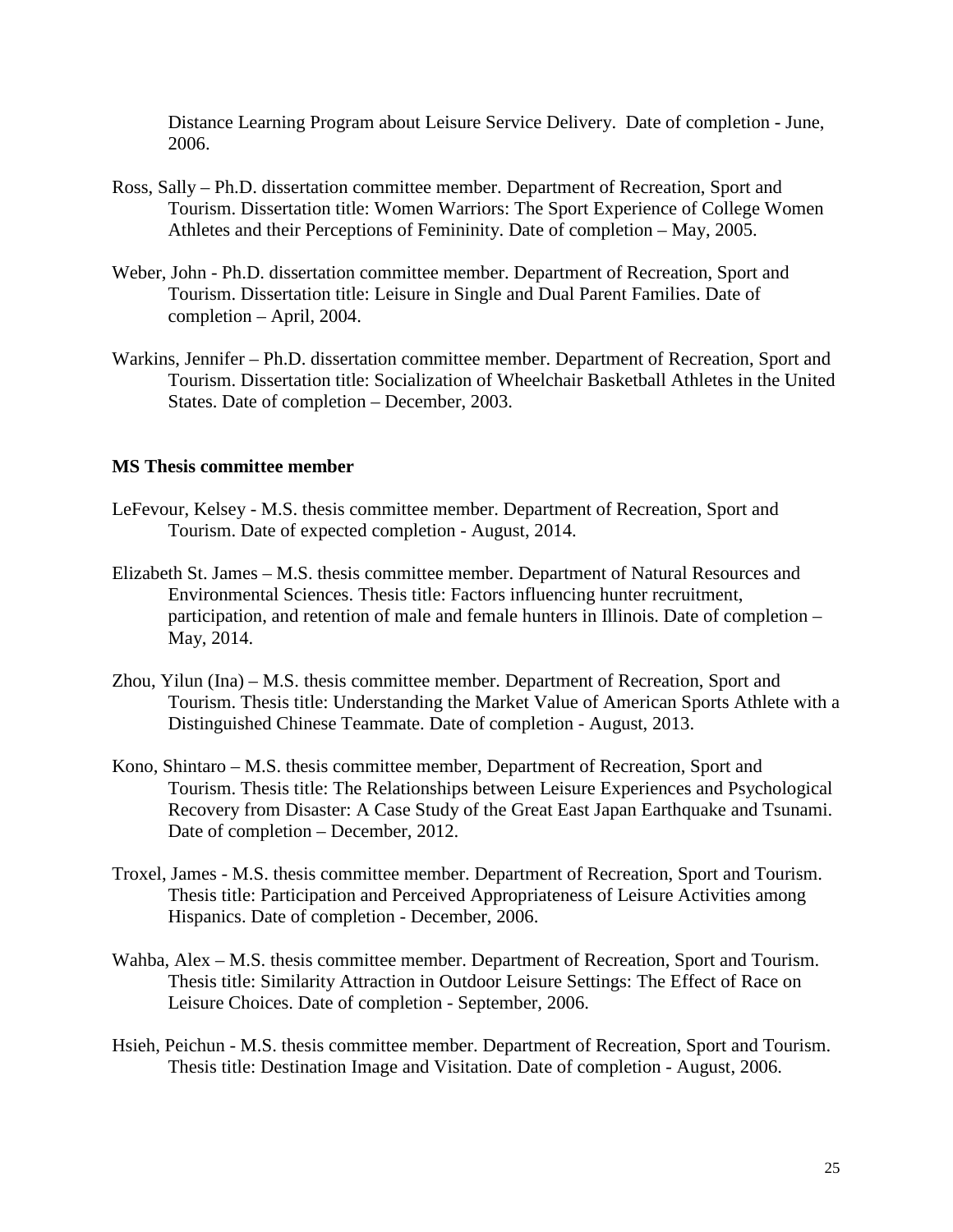Purdy, Laura– M.S. thesis committee member. Department of Recreation, Sport and Tourism. Thesis title: Athletes' Experiences with National Team Selection. Date of completion – May, 2000.

# **SERVICE**

# *Professional/Disciplinary*

| Promotion and Tenure external reviewer - Indiana University,<br>University of Missouri, Arizona State University, University<br>of South Alabama                  | 2011, 2012, 2013 |
|-------------------------------------------------------------------------------------------------------------------------------------------------------------------|------------------|
| Grant reviewer – National Science Foundation, US                                                                                                                  | 2009             |
| Project reviewer – Economic and Social Research Council, UK                                                                                                       | 2008             |
| Grant and proposal reviewer - Canada Research Chair<br>and Canada Fund for Innovations programs, Canada                                                           | 2007             |
| Symposium Organizer and co-Chair: Leisure Summit. Beijing<br><b>International Studies University</b>                                                              | 2013             |
| Dissertation committees' external examiner: University of Waterloo,<br>Canada; University of Victoria, Australia                                                  | 2009, 2011       |
| NRPA Leisure Research Symposium co-Chair                                                                                                                          | $2011 - 2012$    |
| Session Chair "The Experiences of Immigrants and Refugees in<br>Urban Areas in the U.S." at the Association of American<br>Geographers Conference in Seattle, WA. | 2011             |
| Symposium Organizer and Chair: "Korean Leisure Culture<br>at Home and Abroad" at the $IIth World Leisure Congress$<br>in Chun-Cheon, Korea                        | 2010             |
| Literary Awards Committee member / reviewer, SPRE                                                                                                                 | 2010             |
| Reviewer and section coordinator – NRPA Leisure<br>Research Symposium in Seattle, WA                                                                              | 2006             |
| Session Chair "Public Recreation Perspective" during the<br>Leisure Research Symposium, San Antonio, TX.                                                          | 2005             |
| Reviewer – NRPA Leisure Research Symposium in<br>San Antonio, TX                                                                                                  | 2005             |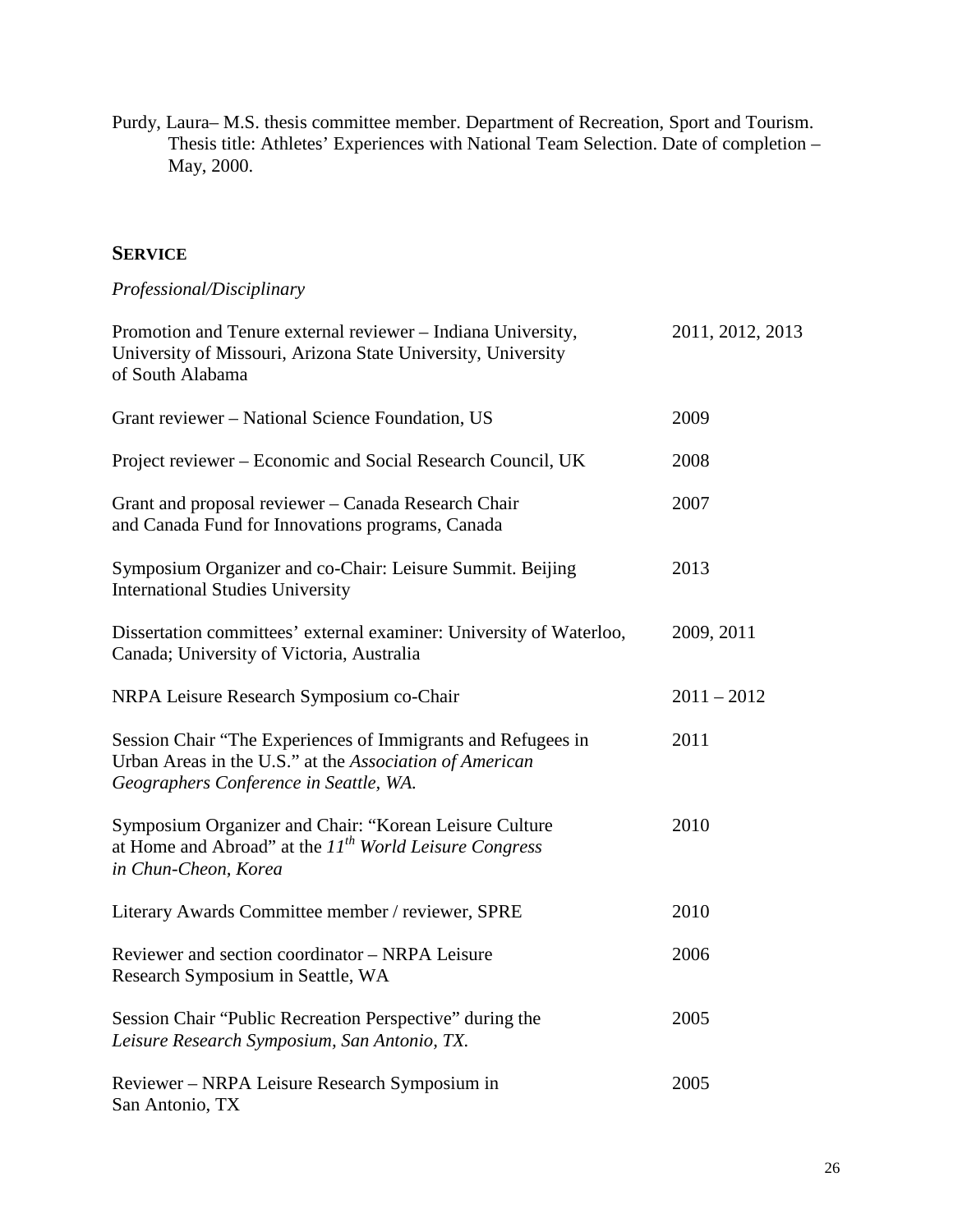| Member of the International Advisory Committee (IAC) for the World<br>Leisure Consensus Project, "Leisure and the Quality of Life."                                                                        | $2004 - 2006$ |
|------------------------------------------------------------------------------------------------------------------------------------------------------------------------------------------------------------|---------------|
| Session Chair "Leisure and Gender II"" during the<br>Leisure Research Symposium, St. Louis, MO.                                                                                                            | 2003          |
| Session Chair "Technology, Tourism and Issues of Globalization"<br>during the Association of American Geographers Conference,<br>New Orleans, LA.                                                          | 2003          |
| Member of the Steering Committee of the Leisure Futures,<br>International Conference, Innsbruck, Austria                                                                                                   | $2000 - 2002$ |
| Organizer of the special session on Diversity in Leisure<br>at the $10^{th}$ Canadian Congress on Leisure Research, Edmonton, Canada                                                                       | 2002          |
| Session Chair "Historical Geography and Demographic Processes<br>in Immigrant Communities", Symposium of West Lakes Division<br>of the Association of American Geographers, Joliet, Illinois.              | 2001          |
| Session Chair "Cultural Contexts of Leisure", Leisure Research<br>Symposium, Nashville, TN.                                                                                                                | 1999          |
| Center for Latin American Studies (CESLA), Warsaw,<br>Poland - planning, organizing and hosting of the<br>VI Congress of the International Federation of<br>Latin-American and Caribbean Studies (FIEALC). | $1992 - 1993$ |
| University                                                                                                                                                                                                 |               |
| Member of the steering committee for the Illinois Early<br>Childhood Activity Program (I-CAP)                                                                                                              | $2013 - 2014$ |
| Member of the Diversity Realized at Illinois Through Visioning<br><b>Excellence (DRIVE) Committee</b>                                                                                                      | $2013 - 2014$ |
| Member of the Social Science Research Council, UIUC<br>Chair of the sub-committee on developing<br>Council mission and goals<br>Chair of the Awards sub-Committee                                          | $2011 - 2013$ |
| Member of the UIUC Social Science Initiative Committee<br>Chair of the sub-committee on identifying university's<br>social science strengths                                                               | $2009 - 2010$ |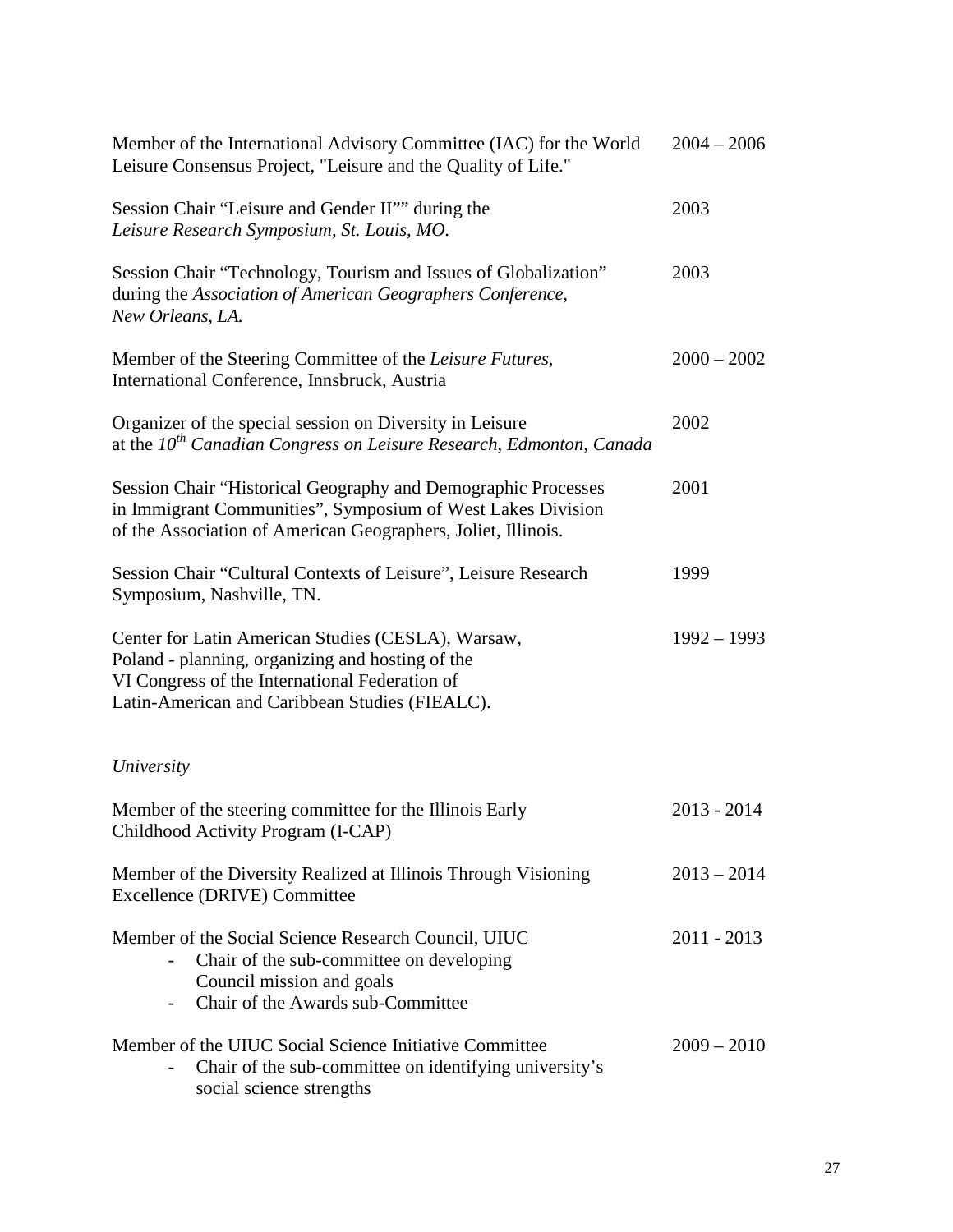| Member of the UIUC Committee on Extended Education and<br>External Degrees (CEEED)                          | $2010 - 2012$                                                    |
|-------------------------------------------------------------------------------------------------------------|------------------------------------------------------------------|
| Member of the UIUC Senate Admissions Committee                                                              | $2007 - 2008$<br>$2006 - 2007$                                   |
| Member of the UIUC Fulbright grant selection committee                                                      | 2005, 2012                                                       |
| Campus Research Board, UIUC grant reviewer                                                                  | 2010, 2013                                                       |
| College of AHS                                                                                              |                                                                  |
| Member of the College of AHS, Executive Committee                                                           | $2010 - 2012$<br>$2008 - 2010$<br>2006                           |
| Member of the College of AHS, Elections and Credentials Committee                                           | $2008 - 2010$                                                    |
| Chair and member of the College of AHS,<br><b>Educational Policy Committee</b>                              | $2006 - 2007$<br>$2005 - 2006$                                   |
| Member of the College of AHS, Graduate Council                                                              | $2009 - 2011$                                                    |
| Member of the College of AHS, EEO Committee                                                                 | $2009 - 2012$                                                    |
| Member of the College of AHS, Search Committee for<br>Associate/Full Professor in Disability                | $2012 - 2013$<br>$2011 - 2012$<br>$2009 - 2010$                  |
| Member of the College of AHS, Search Committee for<br><b>Coordinator of Grants and Contracts</b>            | 2011                                                             |
| Member of the College of AHS, NEER grant review committee                                                   | $2008 - 2009$<br>$2007 - 2008$<br>$2006 - 2007$<br>$2002 - 2004$ |
| Member of the Center for Health, Aging and Disability, College<br>of AHS, Strategic Planning Task Force     | $2006 - 2007$                                                    |
| Member of the Center for Health, Aging and Disability, College<br>of AHS, Senior Faculty Advisory Committee | $2011 - 2014$<br>$2009 - 2011$                                   |
| Member of the ad-hoc committee for developing                                                               | 2013                                                             |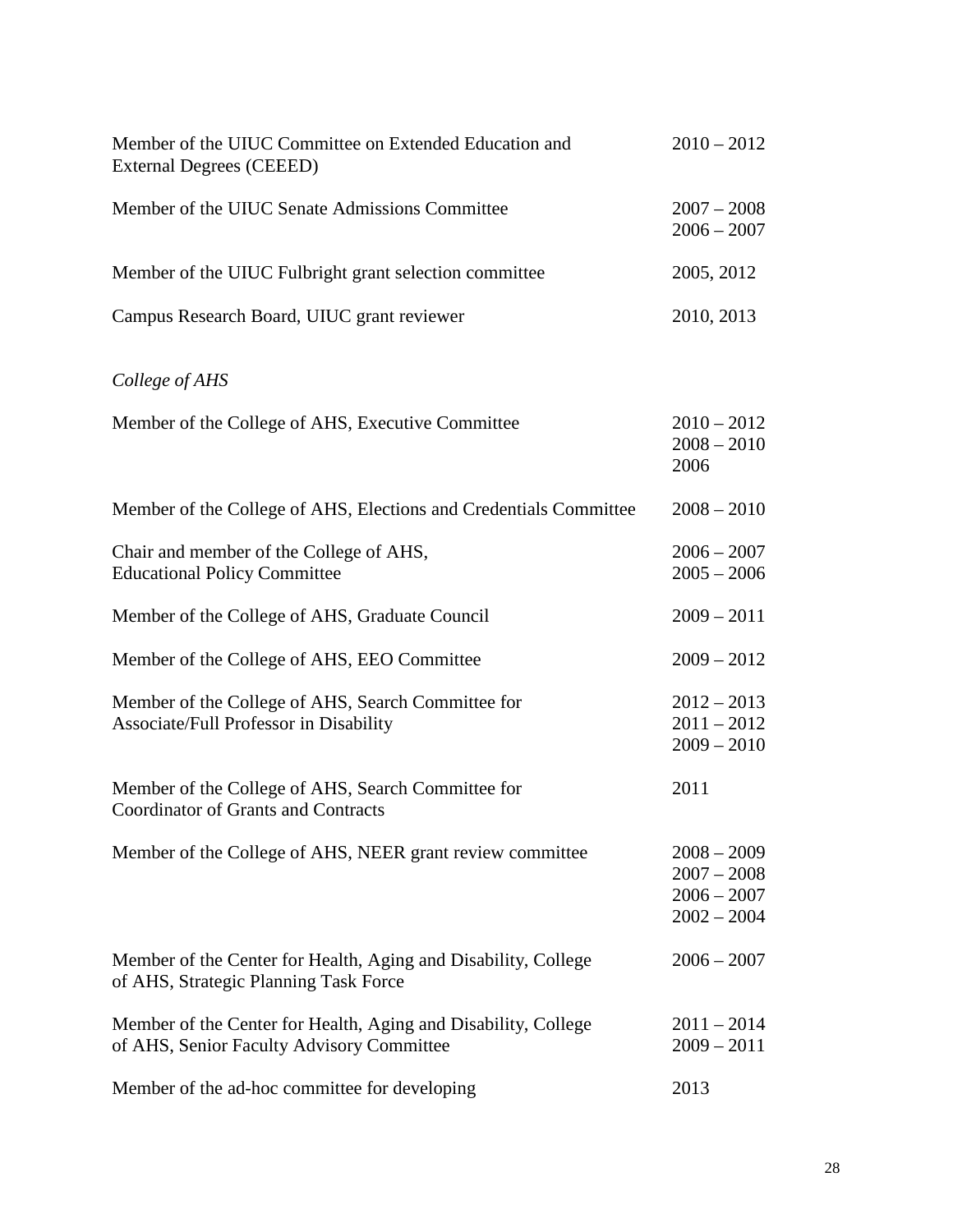| The Disability Sport for Life Initiative: An Online Teacher and<br><b>Coaches Education Academy</b>                                                                                                                                                                                                                                         |                                                                                   |
|---------------------------------------------------------------------------------------------------------------------------------------------------------------------------------------------------------------------------------------------------------------------------------------------------------------------------------------------|-----------------------------------------------------------------------------------|
| Member and Chair of the College of AHS McCristal Awards Committee                                                                                                                                                                                                                                                                           | 2014                                                                              |
| Department                                                                                                                                                                                                                                                                                                                                  |                                                                                   |
| Member of the evaluation committee for the Department<br>Head of Recreation, Sport and Tourism, UIUC                                                                                                                                                                                                                                        | $2005 - 2006$                                                                     |
| Member of the Department of Recreation, Sport and Tourism,<br>UIUC, Promotion and Tenure Committee                                                                                                                                                                                                                                          | $2005$ – present                                                                  |
| Coordinator of the Foreign Exchange Program, Department of<br>Recreation, Sport and Tourism, UIUC                                                                                                                                                                                                                                           | $2003 - 2012$                                                                     |
| Chair of the Department of Recreation, Sport and Tourism,<br>UIUC, Graduate Studies Committee                                                                                                                                                                                                                                               | $2008 - 2011$                                                                     |
| Member of the Department of Recreation, Sport and Tourism,<br>UIUC, Graduate Studies Committee                                                                                                                                                                                                                                              | $2007 - 2008$<br>$1999 - 2006$                                                    |
| Member of the Department of Recreation, Sport and Tourism,<br>UIUC, Undergraduate Studies Committee                                                                                                                                                                                                                                         | $2012 - 2013$                                                                     |
| Member of the Department of Recreation, Sport and Tourism,<br>UIUC, Advisory Committee                                                                                                                                                                                                                                                      | $2008 - 2010$<br>$2004 - 2006$<br>$2000 - 2002$                                   |
| Member of the Department of Recreation, Sport and Tourism,<br>UIUC, Grievance Committee                                                                                                                                                                                                                                                     | $2007 - 2008$<br>$2006 - 2007$<br>$2000 - 2003$                                   |
| Members of the Department of Recreation, Sport and Tourism,<br>UIUC, Awards Committee                                                                                                                                                                                                                                                       | 2013                                                                              |
| Member of the Department of Recreation, Sport and Tourism,<br>UIUC, Search Committee for                                                                                                                                                                                                                                                    |                                                                                   |
| Assistant/Associate Professor of Sport (Chair of the committee)<br>Assistant/Associate Professor of Sport<br>$\overline{\phantom{a}}$<br>Assistant/Associate Professor of Sport<br>$\qquad \qquad \blacksquare$<br><b>Assistant Professor of Sport</b><br>$\qquad \qquad \blacksquare$<br>Assistant Professor of Community and Leisure<br>- | $2007 - 2008$<br>$2006 - 2007$<br>$2005 - 2006$<br>$2003 - 2004$<br>$2004 - 2005$ |
| <b>Assistant Professor of Leisure Behavior</b><br>$\qquad \qquad \blacksquare$<br>Assistant/Associate Professor of Tourism & Leisure<br>$\qquad \qquad \blacksquare$                                                                                                                                                                        | $2002 - 2003$<br>$2001 - 2002$                                                    |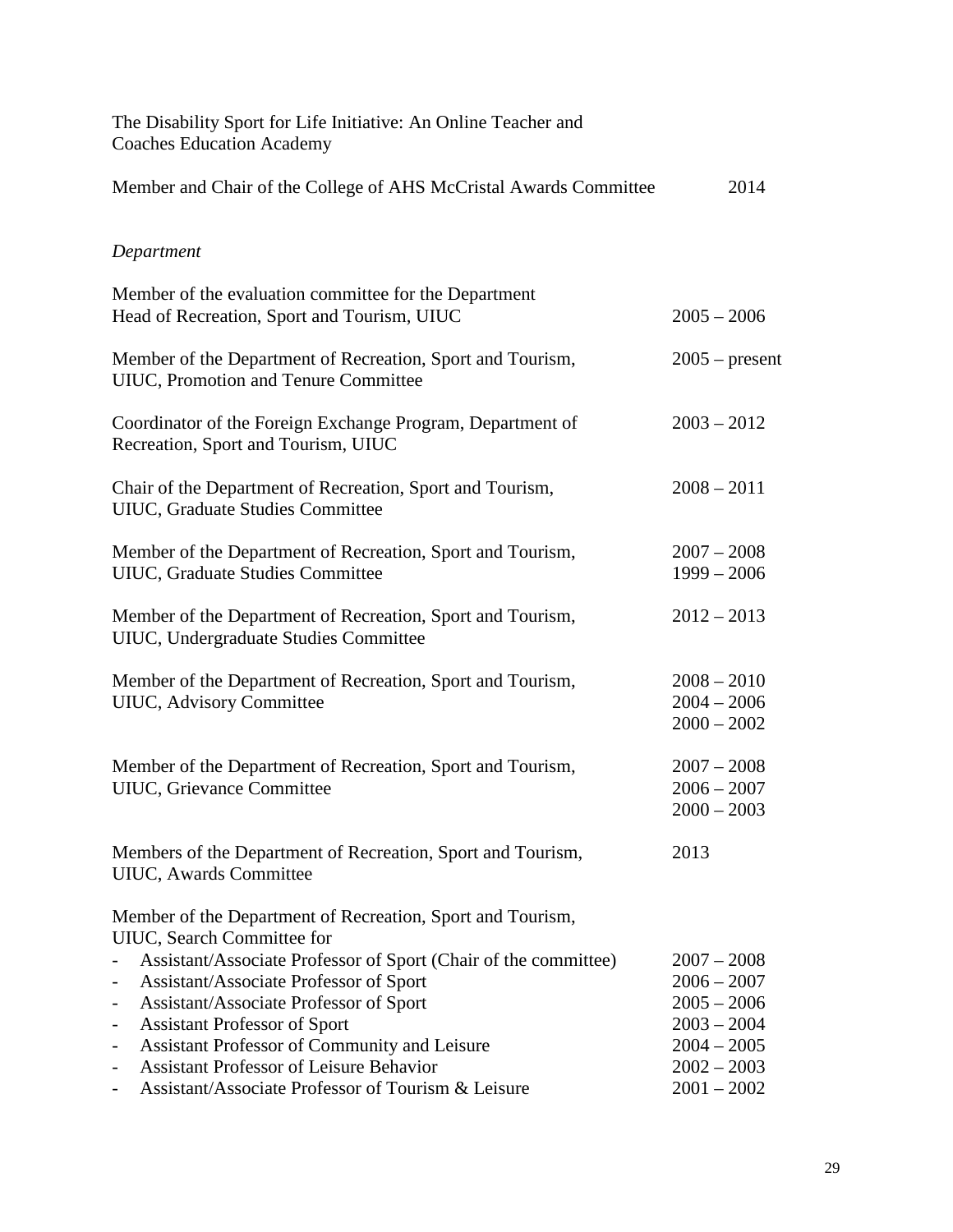| Department Head                                                                                        | $2000 - 2001$                                   |
|--------------------------------------------------------------------------------------------------------|-------------------------------------------------|
| Chair of the Department of Recreation, Sport<br>and Tourism, UIUC, International Relations Committee   | $2012 - 2013$<br>$2003 - 2007$<br>$2000 - 2001$ |
| Member of the Department of Recreation, Sport and Tourism<br>UIUC, International Relations Committee   | $2008 - 2013$                                   |
| Member of the Department of Recreation, Sport and Tourism, UIUC,<br><b>On-line Education Committee</b> | $2009 - 2011$                                   |
| Department of Recreation, Sport and Tourism, UIUC,<br><b>Affirmative Action Officer</b>                | $2009 - 2012$                                   |
| <b>AWARDS</b>                                                                                          |                                                 |
| The King James McCristal Scholar Award for excellence in research                                      | 2013                                            |
|                                                                                                        |                                                 |

*Best Legal/Legislative Article for:* The effects of crime on the 2012 physical activity and outdoor recreation among Mexican-American adolescents. *Illinois Parks and Recreation Magazine, 42,* 16-19. *Illinois Association of Park Districts*

*List of Teachers Ranked as Excellent by Their Students,* University of Illinois at Urbana-Champaign

- RST  $501 -$  Summer 2013
- RST 230 Spring 2013
- RST  $555^*$  Spring 2012
- RST  $501* Fall 2011$
- RST  $550 -$  Spring  $2011$
- RST 230 Fall 2009
- RST  $555 -$  Spring 2009
- RST 501 Fall 2008
- RST 230 Summer 2008
- RST 501 Fall 2007
- RST 230 Fall 2007
- RST 230 Summer 2007
- RST 230 Spring 2007
- LEIST 501 Fall, 2004
- LEIST 230 Fall, 2004
- LEIST  $494$ IL Spring, 2003
- LEIST 199DI Spring, 2003
- LEIST  $401 \text{Fall}, 2003$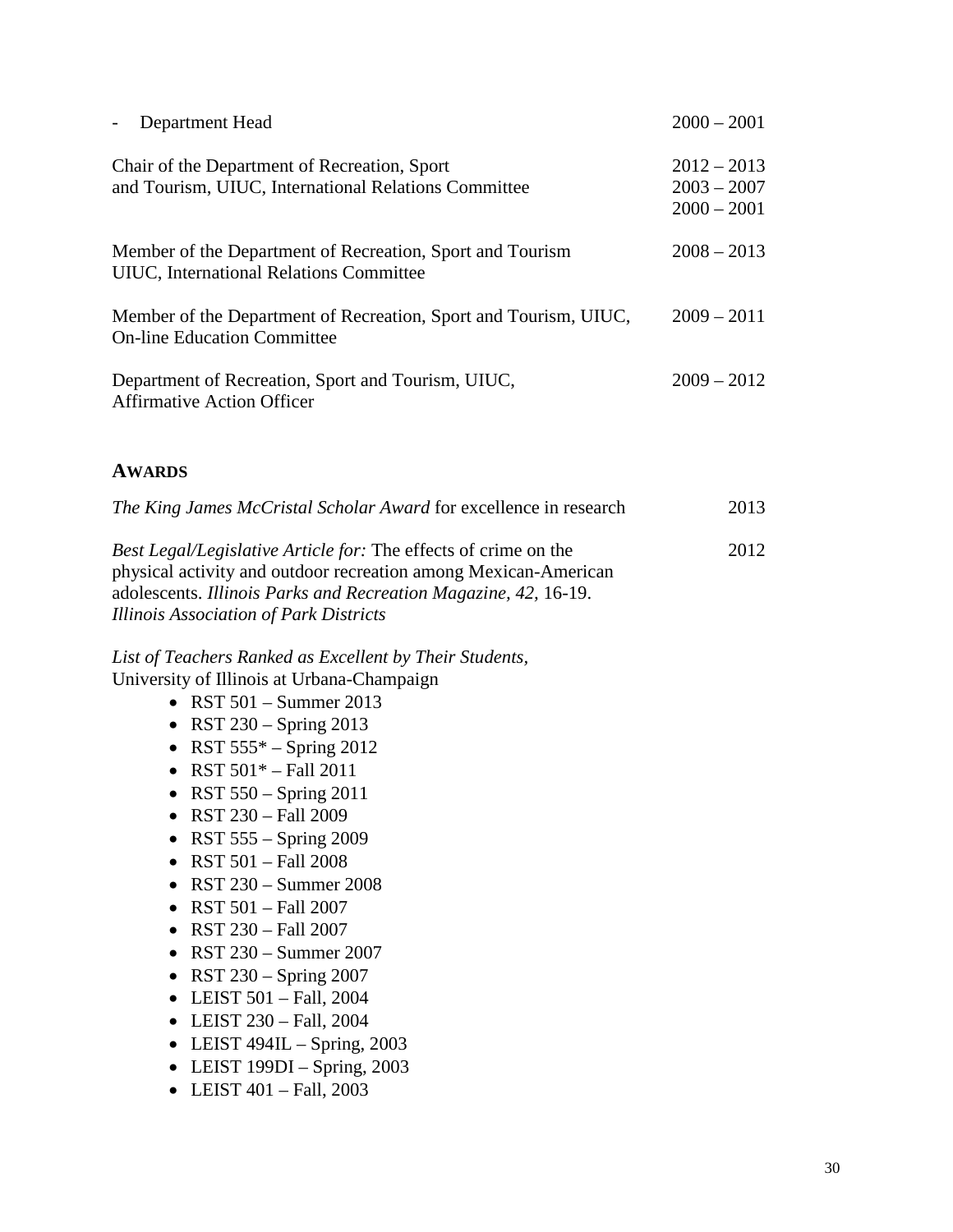• LEIST  $494IL - Spring, 2001$ 

| <b>ANBAR</b> Citation of Excellence for paper: Assimilation<br>and leisure constraints: Dynamics of constraints on leisure<br>in immigrant populations. Journal of Leisure Research, 30,<br>521-555. | 1999          |
|------------------------------------------------------------------------------------------------------------------------------------------------------------------------------------------------------|---------------|
| Province of Alberta Graduate Fellowship                                                                                                                                                              | $1996 - 1998$ |
| Vega Graduate Scholarship                                                                                                                                                                            | 1997          |
| University of Alberta Ph.D. Scholarship                                                                                                                                                              | $1995 - 1996$ |
| Graduate Student Teaching Award                                                                                                                                                                      | 1996          |
| The Warsaw University Scholarship for Outstanding<br>Academic Achievement (awarded annually)                                                                                                         | $1990 - 1994$ |

## **PRESS INTERVIEWS**

- An interview with The Wall Street Journal on migrations and sport loyalty. June 13, 2011.
- An interview with Des Moines Register on soccer patterns among Mexican immigrants to Iowa - August 9, 2010
- An article: Rebuilding the Economy: The summer of staying close to home, published in the *Christian Science Monitor* – May 30, 2009
- An interview with WILL Radio on the transnational migration in Chicago and Champaign-Urbana – April 25, 2006
- An article "Culture, Community and Opportunity: Striking a Chord with Minority Groups." Published in *Parks and Recreation* – December 14, 2005
- An article on ethnic festivals: "Substance vs. fun at festivals." Published in the *Detroit Free Press* – June 15, 2005
- An article on immigrants' participation in recreational sport: "Immigrants have rooting interest." Published in: *The Philadelphia Inquirer* (PA), *The Charlotte Observer* (N.C.), *The Kansas City Star* (K.A.), *The Aberdeen American News* (S.D.), *Biloxi Sun Herald* (Miss.), *Fort Worth Star Telegram* (Texas), *Tallahassee Democrat* (Fla.), *The State* (Columbia, S.C.), *San Luis Obispo Tribune* (Calif.) – January 31, 2005.
- Interview for *The Enterprise*, MA. October 26, 2004.
- A series of articles on the study of ethnic enclosure in leisure among Korean immigrants in the U.S. Published in *The Korean Times* in July, 2004.

(1) UIUC Korean American Community Survey Research -30s' are the largest age group